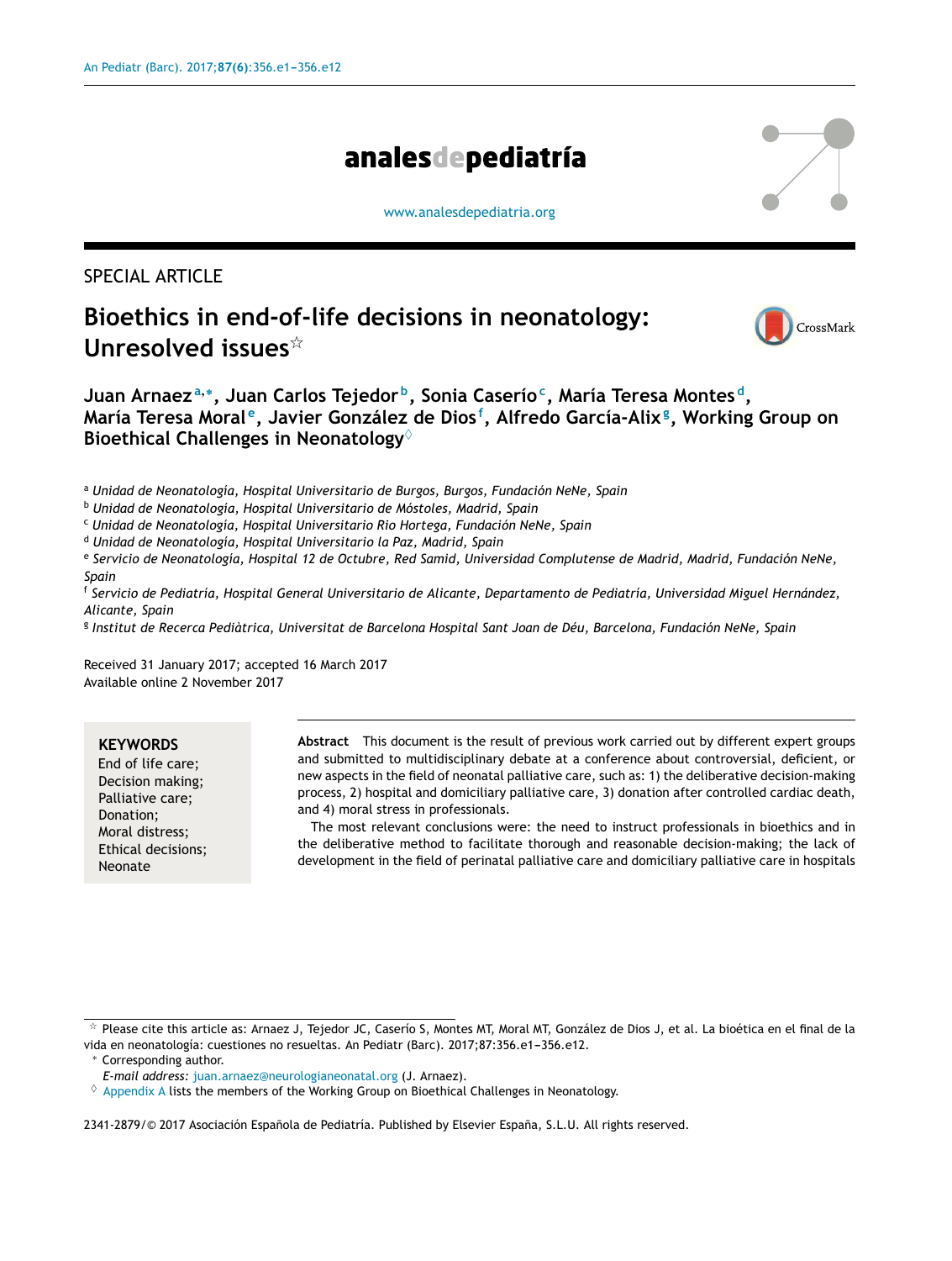vida;

**PALABRAS CLAVE** Cuidados al final de la

Deliberación; Cuidado paliativo;

Donación; Estrés emocional; Decisiones éticas;

Neonato

that attend newborns; the need to provide neonatal units with resources that help train professionals in communication skills and in the management of moral distress, as well as delineate operational procedure and guidelines for neonatal organ donation.

 $\odot$  2017 Asociación Española de Pediatría. Published by Elsevier España, S.L.U. All rights reserved.

#### **La bioética en el final de la vida en neonatología: cuestiones no resueltas**

**Resumen** El presente documento es fruto del trabajo previo realizado por diferentes grupos de expertos y presentado a debate multidisciplinar en unas jornadas sobre aspectos controvertidos, deficientes o nuevos en el cuidado paliativo neonatal, como son: *1)* el procedimiento deliberativo en la toma de decisiones; *2)* el cuidado paliativo hospitalario y domiciliario; *3)* la donación en asistolia controlada, y *4)* el estrés moral en los profesionales.

Las conclusiones más relevantes fueron la necesidad de que los profesionales adquieran formación en bioética y se ejerciten en la práctica de la metodología deliberativa para facilitar la toma de decisiones prudentes y razonables; la falta de desarrollo en los hospitales que atienden recién nacidos, del cuidado paliativo perinatal y del cuidado paliativo domiciliario neonatal; la necesidad de facilitar a las Unidades Neonatales recursos que ayuden a capacitar a los profesionales en técnicas de comunicación y de gestión del estrés emocional, así como delinear procesos operativos y protocolos para la donación de órganos.

© 2017 Asociación Española de Pediatría. Publicado por Elsevier España, S.L.U. Todos los derechos reservados.

## **Introduction**

There are instances in which newborns present with problems that threaten their independent life in the first days or weeks of life. On such occasions, health professionals experience concerns as how to act in the best interest of the newborn and the family, continuing life-sustaining treatment or transitioning to palliative care (PC). Thus begins the challenging process of decision making, which involves the participation of the parents as well as every professional who provides care to the child, and requires the consideration of cultural, social and religious factors, among others.[1,2](#page-10-0)

In 2013, the Working Group on Ethics of the Sociedad Española de Neonatología (Spanish Society of Neonatology) published an article with recommendations for end-of-life care (EoLC). $3$  [H](#page-10-0)owever, there are still challenges in neonatal units regarding the availability of protocols and guidelines on how to facilitate the delivery of the best possible integral care to patients eligible for PC and their families. On the other hand, some novel and specific aspects associated with neonatal PC, such as home-based PC, organ donation and emotional support for health care professionals, have received little attention and are not known by many neonatology professionals.

In November 2015, a series of scientific meetings of national scope were held and attended by professionals in neonatology, psychology and bioethics to debate the challenges and emerging issues in the practical delivery of neonatal PC. Four workgroups were established with the purpose of developing recommendations based on the scientific literature, ethical principles and personal experience, and this document presents the conclusions that they

reached in relation to: 1) the deliberative process in decision making; 2) hospital-based PC and home-based PC; 3) controlled donation after cardiac death and 4) moral distress in health care professionals.

#### **Methods**

In the months that preceded the meetings, the coordinator (JA) met regularly with the head of each workgroup (JCT, SC, MM, MTM). Each group summarised the current experience in their field and the evidence found in databases such as PubMed, EMBASE and the Cochrane library. The day of the scientific meetings, brief presentations were made on each topic, specifying the most controversial points, and allowing time for the reflections of the experts in attendance.

In the elaboration of this article, we have used the summary made by each workgroup, the information obtained during the debates and the recordings of the meetings. We have summarised the information in a brief text, presenting the framework of each subject and highlighting the most important contents. We have produced figures and tables to summarise and supplement aspects subject to the most debate or consideration.

#### **Deliberation as a process for decision making in neonatal care**

Health professionals devoted to the care of ill newborns often face complex decisions with a high clinical and ethical uncertainty. One such scenario is that of patients with a poor prognosis eligible for treatment with aggressive and invasive procedures, but whose potential benefits are questionable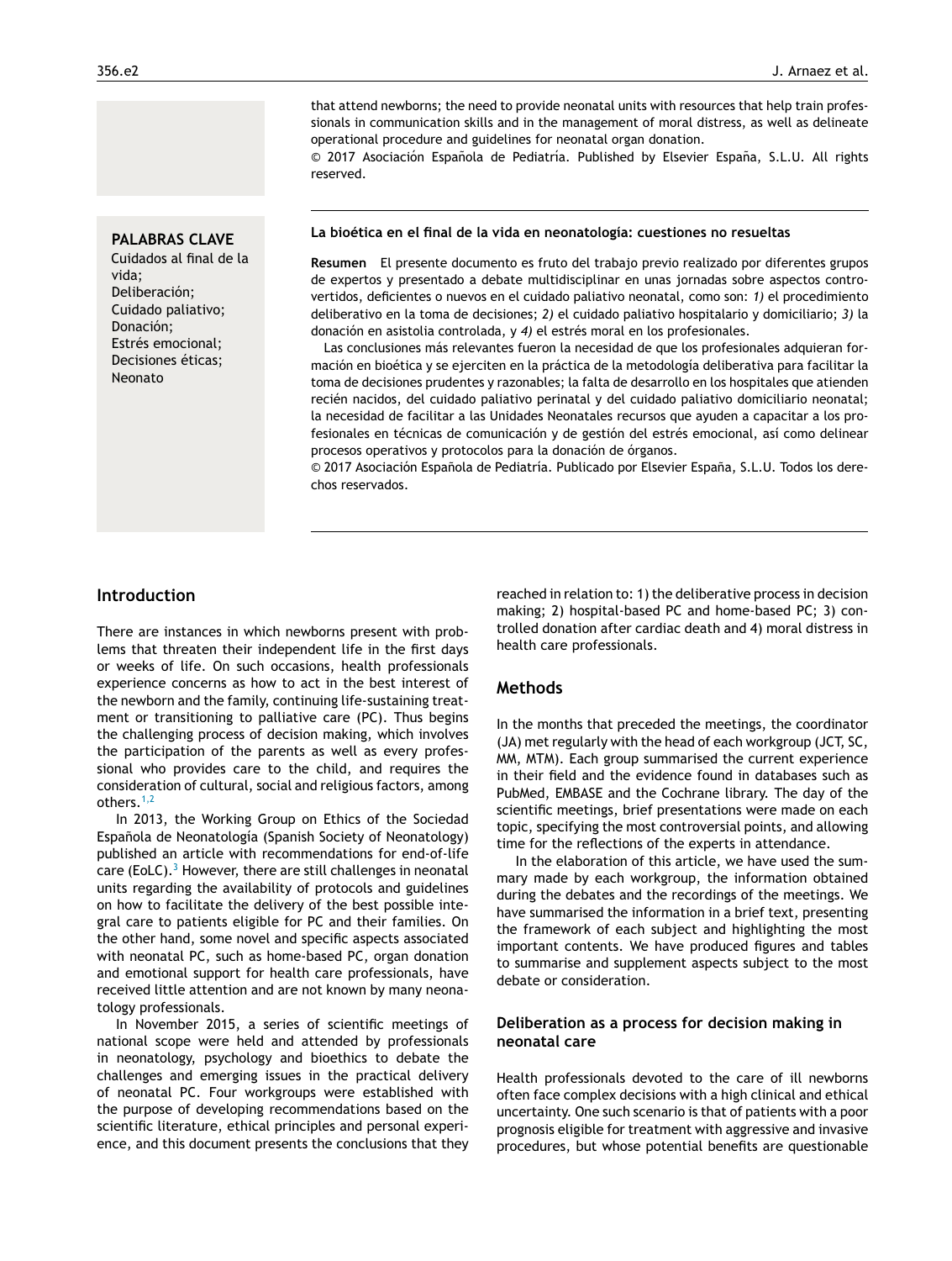

**Figure 1** Stages of the deliberative process

and that carry a high risk of causing pain and discomfort, prolonging the dying process unnecessarily or greatly impairing the patients' quality of life. $1,3$ 

In neonatal medicine, the professionals that care for the patient and the parents are the individuals responsible for making decisions based on the ''best interest'' of the patient. However, when it comes to severely ill newborns, there may be widely different views on what may be best for the patient, as the values of the individuals responsible for making the decision come into play in defining such best interest.[4](#page-10-0)

This gives rise to the difficulties involved in making the best decision in the context of ethical uncertainty as to what constitutes the best interest. Medicine, like clinical ethics, is a practical discipline based on the logic of probability as opposed to the logic of certainty. This means that while uncertainty should be reduced to the minimum possible in decision making, it cannot be eliminated completely. Thus, the goal is not to achieve certainty, which does not exist, but to manage uncertainty rationally and make a sensible decision. This is attained through a process of deliberation.  $5-7$ 

The systematic use of the deliberative process is a tool that can be very useful in clinical decision making in the field of neonatology, but it requires learning and practice.<sup>[7](#page-10-0)</sup> This tool is not restricted to ethics committees, but is available to health professionals facing conflict-ridden situations, especially if there is ethical uncertainty. This process entails an ordered sequence of actions that can be summarised into deliberating on: 1) the facts, 2) the conflicting values and 3) the possible courses of action, as well as the circumstances and predicted consequences of the decision to be made (Fig. 1 and [Table](#page-3-0) 1).

#### **Perinatal and neonatal palliative care**

The uncertainty regarding the outcome of many illnesses has been described as one of the most frequent barriers experienced by professionals when it comes to initiating PC. However, there are many diseases that, once diagnosed, should lead to a palliative approach due to their lifethreatening or life-altering nature, without waiting for the patient to arrive to the final stage when approaches other than PC have been exhausted. $8$  The neonatal period is the period in childhood when the risk of death is highest, mainly on account of congenital anomalies, preterm birth and its consequences, and perinatal asphyxia. $3,9$  There are 3 general areas in which PC is required: foetuses/newborns with fatal congenital anomalies, preterm newborns at the limit of viability, and those that do not respond to intensive care.

Despite the advances in perinatal PC in recent decades, there is not a standardised best care model for it.<sup>[10](#page-10-0)</sup> In recent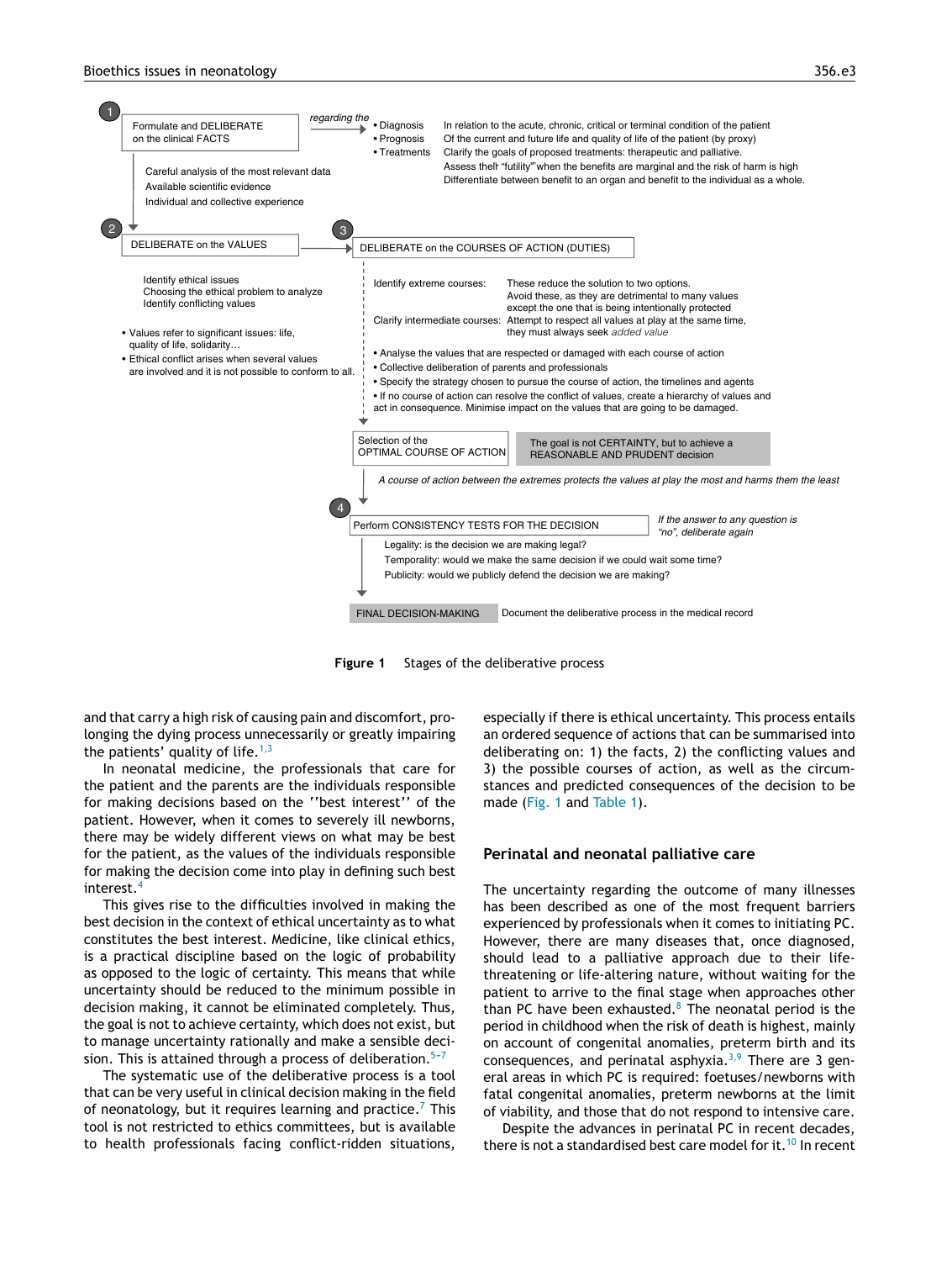| Weaknesses and threats                                                                                                          | Recommendation                                                                                                                                                                                                                                                                                                                                                                                 |
|---------------------------------------------------------------------------------------------------------------------------------|------------------------------------------------------------------------------------------------------------------------------------------------------------------------------------------------------------------------------------------------------------------------------------------------------------------------------------------------------------------------------------------------|
| Particularities of the<br>application of this<br>method to the neonatal<br>age group                                            | Decisions concerning newborns are made by proxy, so it is important to deliberate on the<br>values at play in the individuals responsible for the decision (parents and health<br>professionals). It must be taken into account that decisions made at this age have specific<br>emotional, familial and socioeconomic consequences associated with years of life with<br>potential disability |
| Lack of training in the<br>deliberative approach                                                                                | Apply the deliberative process routinely for decision making. Key requisites include<br>self-control, the ability to experience uncertainty without anxiety, and respect for<br>individuals whose values or opinions are different from one's own                                                                                                                                              |
| Choosing to make a quick<br>decision, without prior<br>analysis of facts and<br>values                                          | Immediate assessments are subject to biases of a fundamentally emotional nature and<br>tend to result in extreme courses of action. Deliberation requires a rational and prudent<br>analysis, starting with the analysis of facts and values, seeking intermediate courses of<br>action and adhering to every stage in the process                                                             |
| Involving only some of the<br>professionals delivering<br>care and failing to<br>include parents in the<br>deliberative process | Every individual involved in the care of the patient, including the parents, should<br>participate. Health professionals should explain the facts appropriately and understand the<br>values that are at play in the parents. The opinion of the family has greater weight the<br>greater the ethical uncertainty and the lesser the benefits expected from treatment                          |
| Non-rigorous analysis of<br>facts                                                                                               | A successful deliberative process requires an appropriate analysis and consideration of<br>facts. The most relevant and reliable data regarding diagnosis, prognosis and treatment<br>must be identified, and be supplemented with scientific evidence and professional<br>experience                                                                                                          |
| Analysis of prognosis with<br>focus on one organ or<br>function                                                                 | The prognosis and treatment must be based on the entire organism of the patient, not on<br>the function of a single organ. Actions aimed at transiently improving an organ may not<br>contribute to improve the general health of the patient                                                                                                                                                  |
| Little practice in identifying<br>ethical problems and<br>deliberating on values                                                | The problems that need discussing must be identified and addressed one by one. It is a<br>good habit to formulate ethical problems, for instance, "would it be correct?" or,<br>"Should [something] be done?" Conflicting values are part of decisions, and must be<br>clarified, prioritised, and deliberated on                                                                              |
| Inability to make a decision                                                                                                    | The responsibility to make a decision cannot be rescinded. The individual responsible has<br>the obligation to make a prudent decision, but should not be exempted from this duty. In<br>exceptional and well-justified cases, the individual may claim conscientious objection and<br>delegate the responsibility to a colleague                                                              |
| Using the law to analyse an<br>issue                                                                                            | Deliberation must not use the criteria of legality until the end of the process, once the<br>optimal course of action has been decided on. If this course happened to be illegal, the<br>analysis would need to be repeated.                                                                                                                                                                   |
| Lack of documentation in<br>the medical records                                                                                 | The key aspects of the deliberative process that has been performed and the agreed-on<br>care plan must be documented in the medical record of the patient                                                                                                                                                                                                                                     |

<span id="page-3-0"></span>**Table 1** Challenges associated with the deliberative process in the Neonatal Unit.

years, emphasis has been placed on the importance of initiating PC at an early stage, even before birth.<sup>10-12</sup> In perinatal PC (''perinatal hospice''), neonatologists and obstetricians need to establish an interdisciplinary care plan with the agreement of the parents and before birth. Although perinatal PC is not practiced in every hospital, there is evidence of benefits to patients and their parents in its implementation, especially in that it facilitates bonding, parting, and bereavement.<sup>10,11,13-15</sup>

One of the cornerstones of PC is establishing trust through verbal as well as nonverbal communication.<sup>[2,3,13,16](#page-10-0)</sup> Such communication requires dedication, empathy and patience, helping parents understand what is happening, the changes that are going to take place and the resources that are available. We need to be empathic in promoting the bonding of parents with the child, so that they partake in the care and in decision making. We need to engage in active listening to learn about their fears, wishes and expectations,

allowing them to express their feelings and identifying what matters to them, so that we can establish a therapeutic partnership that takes into account spiritual particularities and anticipate their requests<sup>[2,13,16,17](#page-10-0)</sup> ([Fig.](#page-4-0) 2).

Palliative care must promote and maximise the newborn's wellbeing, provide an appropriate environment for death, ideally in an individual room, and facilitate the rites and customs of each family, taking into account psychological, emotional and spiritual aspects in the child and the family.<sup>[12](#page-10-0)</sup> Contact with the child should be promoted (skin-to-skin contact, caresses, holding, etc.) as well as the presence of parents at the time of the child's death.<sup>[15](#page-10-0)</sup> We could explicitly ask parents: What would you like to do with your child before we adjust treatment?<sup>[18](#page-10-0)</sup> When health care professionals accompany families in this process appropriately, it helps the family come to terms with their loss and initiate a healthy bereavement process [\(Table](#page-5-0) 2). $2,3,13,16,17$ The entire care team must be acquainted with the process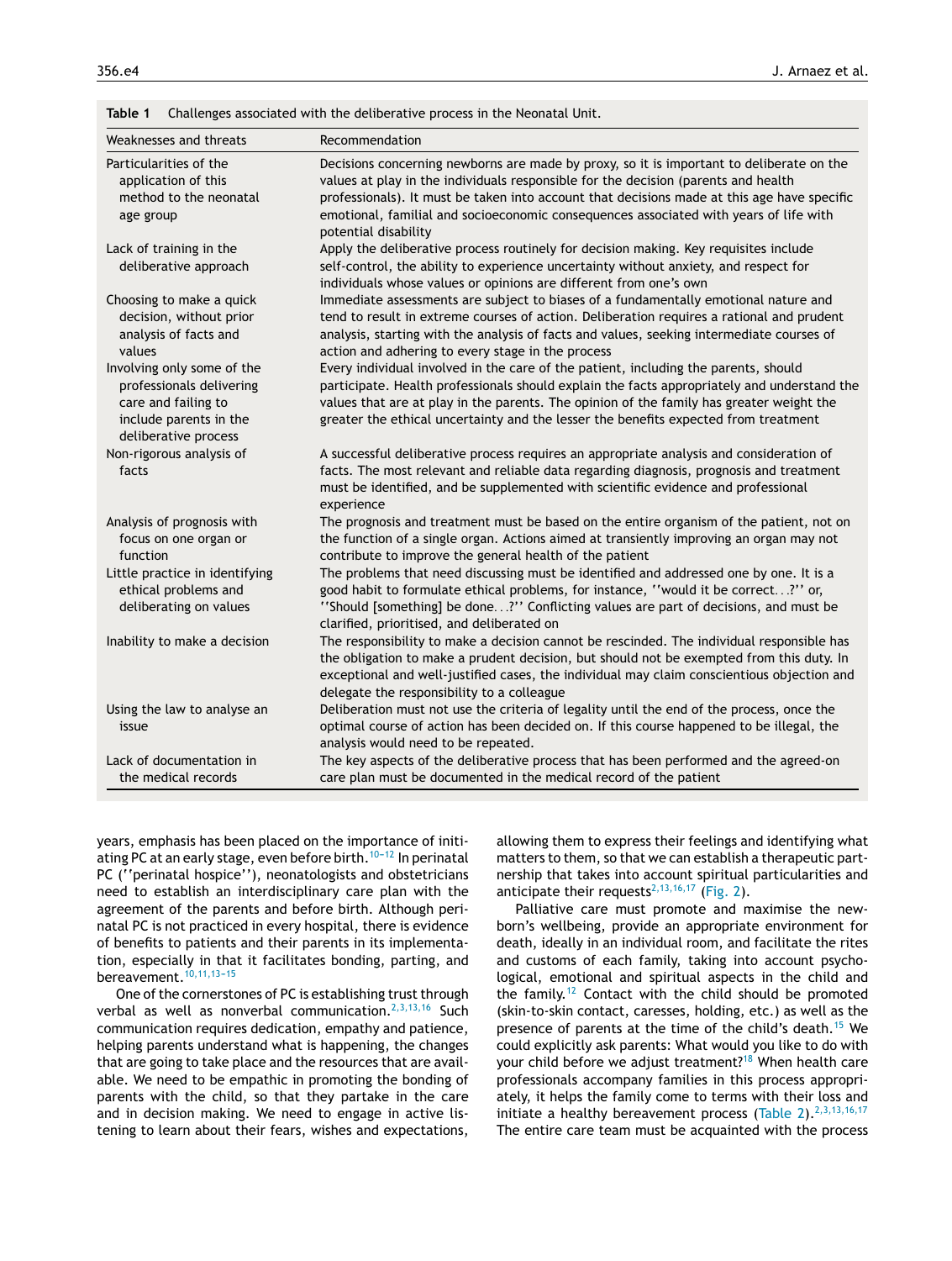<span id="page-4-0"></span>

**Figure 2** Key points in the relationship of health care professionals with parents in PC.

that has been agreed with the parents to avoid inconsisten-cies or dissonance in communication and care.<sup>[19](#page-10-0)</sup> The nurse, who is the main link between the parents and the medical team, is key in the communication process, filling gaps in information and ensuring that information is well understood. The unit must be reorganised so that one nurse is exclusively dedicated to the child and his or her family<sup>[17,19](#page-10-0)</sup> (Fig. 2).

Hospital-based PC results in prolonged lengths of stay that have an impact on the child and on family dynamics, so PC should be offered wherever the family desires, be it in a hospital that is closer to the home or in the home itself.<sup>[20,21](#page-10-0)</sup> The PC strategy of the Spanish National Health System for the 2013-2016 period explicitly stated the objective of ''providing the population of children and adolescents with advanced terminal disease and their families integral assessment and care adapted to present circumstances at all times, and at any point in the course of disease.'' However, although the strategic plans of different autonomous communities reflect this need, the reality is that there are hardly any hospitals with integral PC units for the paediatric population.<sup>[22](#page-10-0)</sup> This deficit is even more marked when it comes to paediatric home-based PC programmes, which have hardly been introduced, and there are no specific protocols for neonatal patients guaranteeing the continuity of care throughout the process. Home-based EoLC must be planned with the parents, and parents and health professionals must have the necessary skills and equipment to deliver it. Physical, social, emotional and spiritual support must be provided to advance the wellbeing of the child and the family throughout the disease and during the bereavement process after the child's death ([Table](#page-5-0) 2).

Entrance of a child to a PC programme does not end the relationship of the patient with the specialty care team that treats the underlying disease, and a collaborative care approach should be promoted. The entire PC process must be documented in the medical record, including the steps that were taken and any difficulties encountered.

### **Non-heart beating donation (Maastricht category III)**

Consideration of organ and tissue donation following death must be part of EoLC. Before implementing a type III neonatal donation programme, it is important that neonatal units have established EoLC programmes with the purpose of guaranteeing optimal EoLC independent of the donation process.

Spain has one of the highest rates of donation worldwide, with the lowest rates of family refusal. However, the gap between the supply and demand of organs for transplantation has been widening due to the decrease in mortality from traumatic brain injury and improvements in the treatment of neurocritical patients, with 7% to 9% of patients dying while on the waiting list each year.  $23$ 

Infants aged less than 1 year who require a heart transplant are the group with the highest mortality rate among patients in transplant waiting lists. The need to increase donation rates has spurred the development of strategies worldwide, and in Spain in particular, to Plan 40 of the Spanish National Transplant Organization (ONT), to explore new pathways for organ donation and use, including non-heart beating donation. On the other hand, the need for organs in very young children has expanded the scope of this strategy to the paediatric and even the neonatal population. $24$ 

Unlike in donation following brain death, in non-heart beating donation the organs are harvested after the onset of ventricular asystole. It is also known as ''donation after the circulatory determination of death,'' as death is not determined based on the irreversible loss of cardiac function, but on the irreversible loss of circulatory (and respira-tory) function.<sup>[25](#page-10-0)</sup> Death is confirmed after 5 min of apnoea, unresponsiveness and an absent pulse (established by the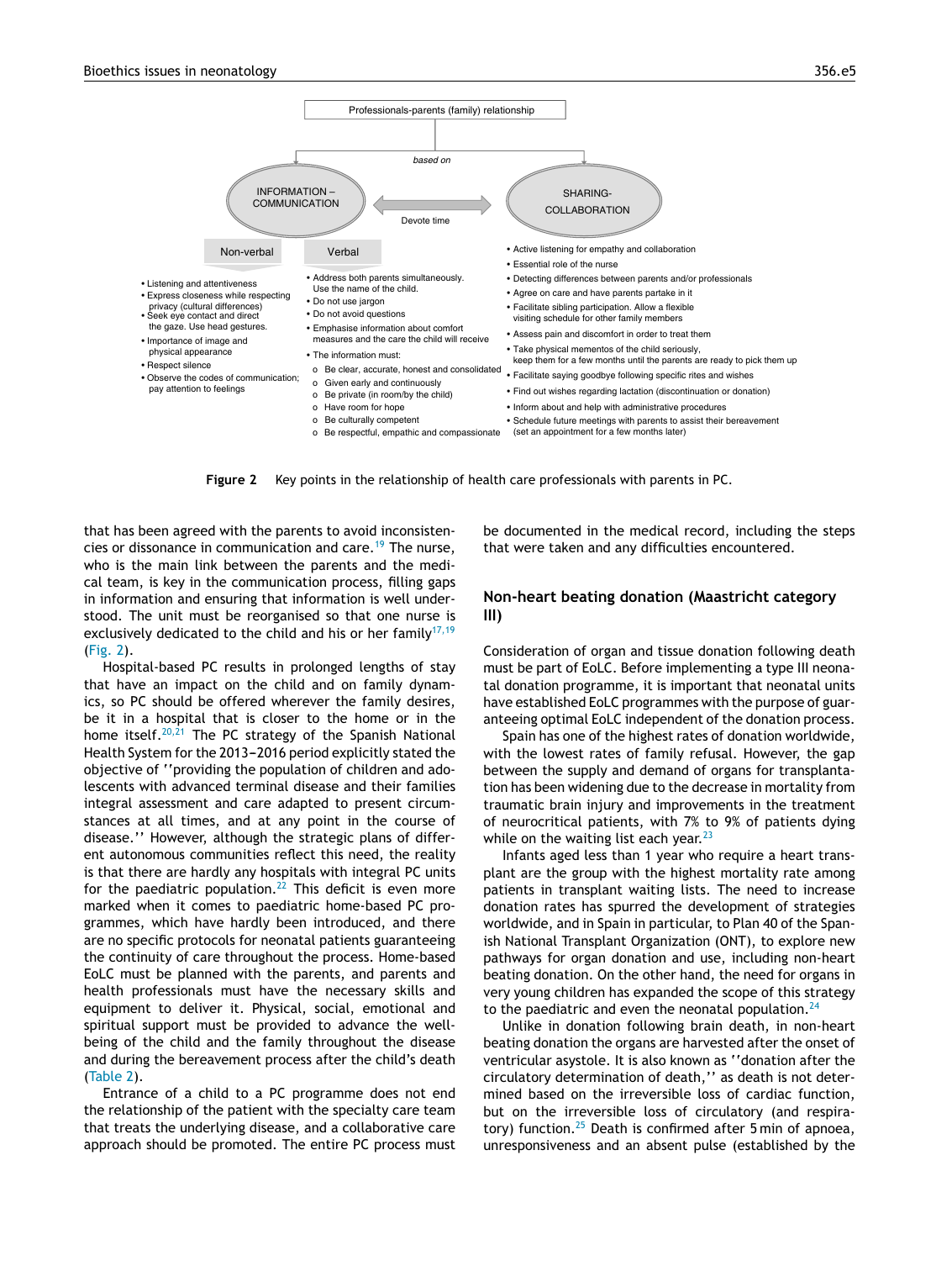<span id="page-5-0"></span>**Table 2** Difficulties and challenges in the implementation of neonatal PC.

| Ε.<br>× |
|---------|
| г       |
| IJ      |
|         |

| <b>Difficulties</b>            | Comments                                                                                                                                                                            |                                |
|--------------------------------|-------------------------------------------------------------------------------------------------------------------------------------------------------------------------------------|--------------------------------|
| Particularities of neonatal PC | There are 2 circumstances that are unique to PC in neonatology: PC is proposed before<br>the child is born in some occasions, and most often at the time the parents are bonding    |                                |
|                                | with the child. Furthermore, newborns cannot express themselves verbally and we need                                                                                                |                                |
|                                | to learn to interpret their expressions, especially those that reflect discomfort                                                                                                   |                                |
| Perinatal PC ("perinatal       | The neonatologist must lead the consensus process to develop the care plan: a) with                                                                                                 |                                |
| hospice'')                     | particular emphasis on forming a bond with the unborn child or sibling; b) creating                                                                                                 |                                |
|                                | tangible memories; c) seeking individualised childbirth education, and d) addressing the<br>needs at the time of delivery and in the neonatal period. If the mother needs to remain |                                |
|                                | hospitalised, it is recommended that she rooms outside the maternity ward                                                                                                           |                                |
| PC in multiple pregnancies     | The death of one of the twins requiring a specific approach. Recommendations                                                                                                        |                                |
|                                | regarding this type of situation have been published and should be incorporated in the                                                                                              |                                |
|                                | protocols for PC in neonatal units.                                                                                                                                                 |                                |
| Management of pain and         | One of the main sources of anxiety in parents is the perception that their child is in                                                                                              |                                |
| discomfort                     | pain. Pain management must be prioritised, guaranteeing basic care for wellbeing                                                                                                    |                                |
|                                | through: hygiene, skin and mouth care, a comfortable position, a quiet environment                                                                                                  |                                |
|                                | with dim light and the use of nonpharmacological (non-nutritive sucking, sucrose,                                                                                                   |                                |
|                                | kangaroo care, breastfeeding, contention) as well as pharmacological interventions                                                                                                  |                                |
|                                | (scheduled as opposed to on demand administration of analgesic drugs, avoiding the                                                                                                  |                                |
|                                | intramuscular route). Hydration and nutrition must be individualised, and they may be                                                                                               |                                |
|                                | included in the basic care for wellbeing or considered a measure in the context of WLS:                                                                                             |                                |
|                                | the goal must be to promote wellbeing by preventing hunger, without administering the                                                                                               |                                |
|                                | calories required to grow                                                                                                                                                           |                                |
| Difficult questions in the     | Specific decisions on procedures and treatments within the PC process should be                                                                                                     |                                |
| planning of PC                 | expressed in a plan agreed on with the parents. Life support measures are usually                                                                                                   |                                |
|                                | considered: cardiopulmonary resuscitation, dialysis, administration of vasoactive drugs,                                                                                            |                                |
|                                | mechanical ventilation, antibiotic use, and enteral or parenteral nutrition. The family                                                                                             |                                |
|                                | needs support and ample time to make decisions. Professionals must explain to them                                                                                                  |                                |
|                                | what process is going to be like, and convey to them that the child will continue to<br>receive care, with especial emphasis on alleviating pain and ensure his or her wellbeing.   |                                |
| Sentences and words to         | Certain expressions should be avoided:                                                                                                                                              |                                |
| avoid in communicating         | ● "suspend treatment"                                                                                                                                                               | ● "We know how you feel"       |
| with parents                   | ● "It is the best that could                                                                                                                                                        | ● "At least you still have the |
|                                | have happened"                                                                                                                                                                      | sibling"                       |
|                                | ● "Your baby was very ill, it is                                                                                                                                                    | ● "You can have more           |
|                                | better this way"                                                                                                                                                                    | children''                     |
|                                | ● "Now you have a little angel                                                                                                                                                      | ● "You must be strong"         |
|                                | in Heaven"                                                                                                                                                                          |                                |
|                                | ● "It was God's will"                                                                                                                                                               | ● "You will get over it"       |
|                                | ● "There is nothing else we                                                                                                                                                         | ● "Time cures all"             |
|                                | can do"                                                                                                                                                                             |                                |
|                                | ● "Don't cry"                                                                                                                                                                       | ● "Your baby was very          |
|                                |                                                                                                                                                                                     | premature"                     |

PC, palliative care; WLS, withdrawal of life support.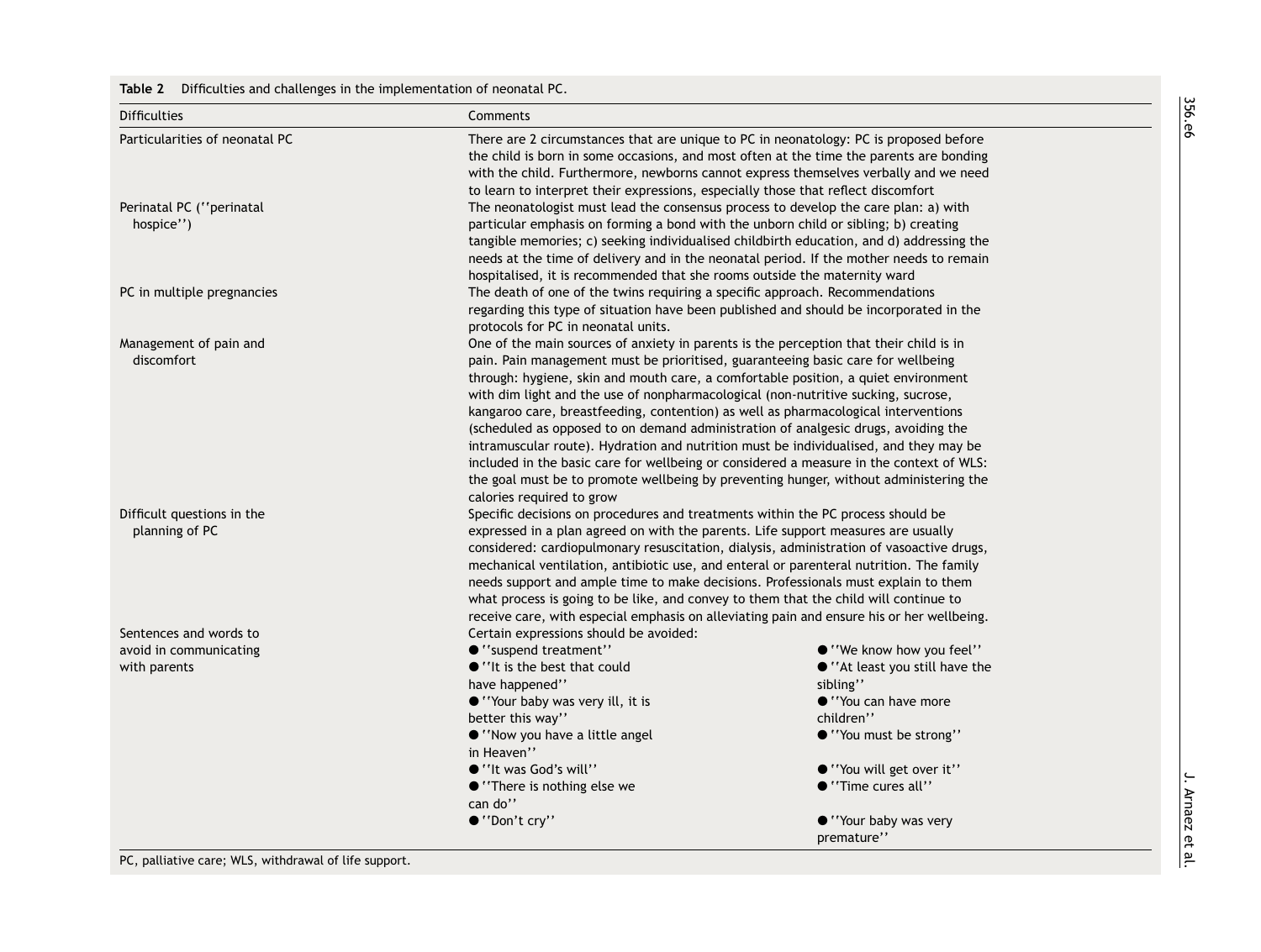

**Figure 3** Management algorithm for a potential type III non-heart beating neonatal donor. BP, blood pressure; ECG, electrocardiogram; EoLC, end-of-life care; LLST, limitation of life-sustaining treatment; PDA, patent ductus arteriosus; ONT, Spanish National Transplant Organization; WLS, withdrawal of life support.

absence of a curve in blood pressure monitoring or through echocardiography).<sup>[26](#page-10-0)</sup> Since the 1995 International Meeting in Maastricht, non-heart beating donors have been classified into four categories, and category III corresponds to donors in who the cessation of circulatory and respiratory function takes place after withdrawal of life support owing to the judgement that such support is futile. $25$ 

Decisions to withdraw or withhold treatment are currently part of neonatal clinical practice. Many patients die once the care team and the family make the decision to withdraw or withhold treatment. It is in such situations, if a series of requisites are met, that non-heart beating donation can be suggested (Fig. 3).

Taking into account that half of paediatric deaths occur in the neonatal period and that most of them (68%-86%) follow decisions to withdraw or withhold treatment,  $3,27,28$  as well as the difficulty of diagnosing brain death, neonatal intensive care units should consider the possibility of offering the option of controlled non-heart beating donation. Furthermore, the recent international literature includes several reports of successful transplantation of organs from nonheart beating donors,  $29,30$  with statements in support of the incorporation of this type of donation in the neonatal period. It is estimated that between 6% and 8% of admitted newborns could be candidates for non-heart beating donation.  $24,31,32$ On the other hand, there is a debate on some aspects of this type of donation, and of how it should be incorporated in neonatal care ([Table](#page-7-0) 3). [33,34](#page-10-0)

Such a programme requires training, practice, and the design of specific protocols led by a multidisciplinary team with participation of all professionals involved in the process (ONT, neonatologists, paediatric critical care specialists, transplant coordinators, surgeons, anaesthesiologists, nurses etc.). The introduction of donation in neonatal patients must occur in the framework of a nationwide programme in order to allocate the organs to the most suitable patients and to prevent their death while in the waiting list.

#### **Moral---emotional distress in neonatal care professionals**

Jameton provided the first definition of moral distress as knowing the right course of action but being unable to pursue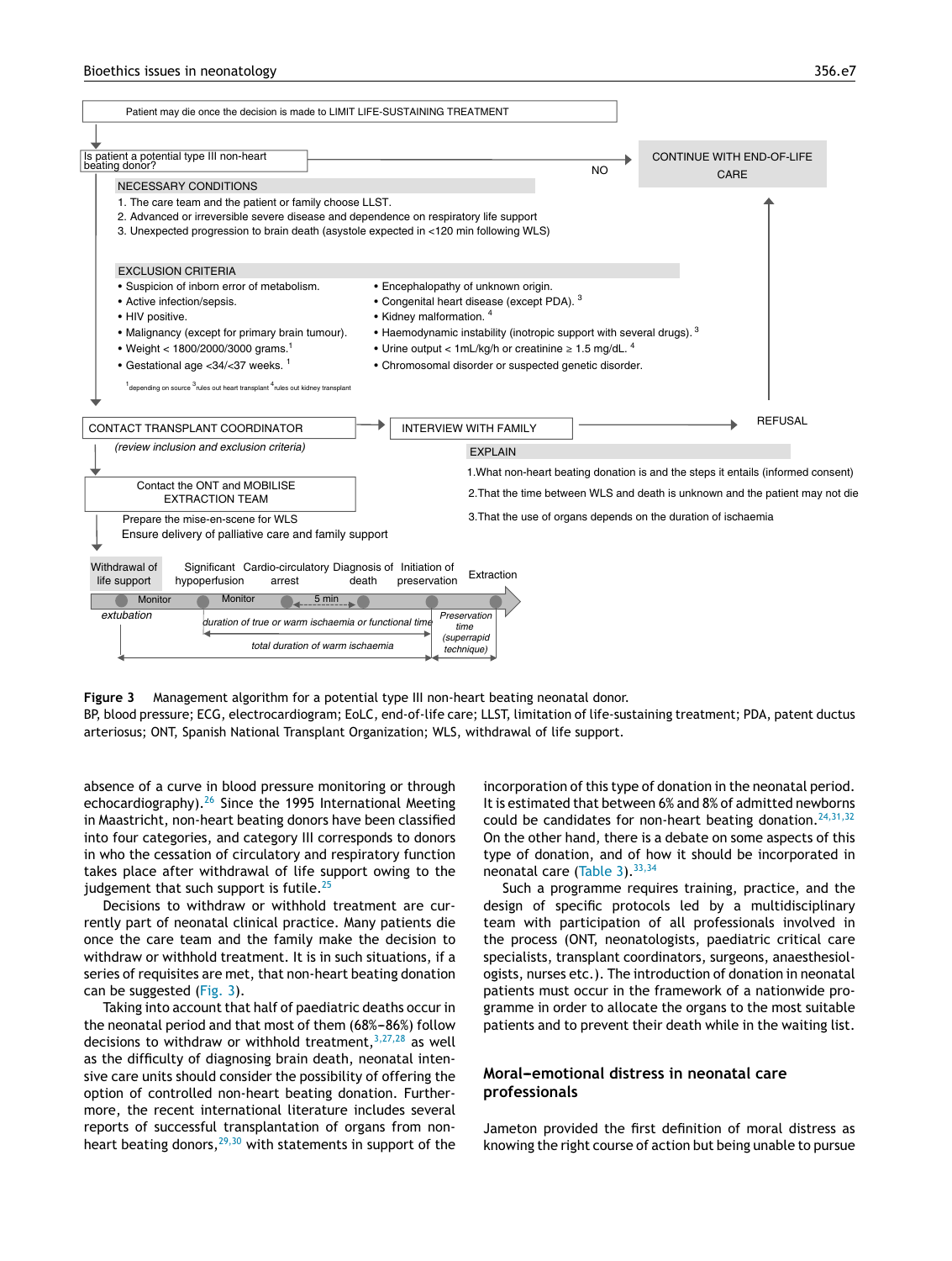| Challenges and conflicts  | Comments                                                                                                    |
|---------------------------|-------------------------------------------------------------------------------------------------------------|
| Survival of grafts from   | There is no clear evidence of a decreased survival of organs obtained through brain death                   |
| non-heart beating donors  | donation compared to non-beating heart donation. There are no uniform consensus guidelines                  |
|                           | on the inclusion and exclusion criteria for neonatal donation                                               |
| Time to establish death   | Most scientific societies recommend 2-5 min without circulation (CCA) to determine death in                 |
|                           | children. The time required by the Spanish law is 5 min.                                                    |
| Criteria                  | There are no uniform criteria. We have added the following to the minimum requisite                         |
|                           | criteria <sup>3</sup> : a) absence of pulse waveforms in invasive BP; b) absence of anterograde flow in the |
|                           | aortic valve on ultrasound de; c) isoelectric ECG; d) absent pulse on Doppler ultrasound                    |
| <b>Prediction tools</b>   | Validated tools are required to predict the time that will elapsed between WLS and death                    |
| Informed consent          | It must explain the steps and aspects associated with the donation process. It must be                      |
|                           | possible to suspend the donation process at any point                                                       |
| Perception of the process | No qualitative studies have been conducted to explore the perceptions of parents and families               |
| by the family             | regarding the donation process                                                                              |
| Adjustment to the         | The following need to be determined before initiating a donation programme: 1) where is WLS                 |
| conditions of each        | going to be performed; 2) the arrangements that will be made for the family to accompany                    |
| hospital                  | the child; 3) who is going to verify CCA and death; 4) which drugs can be administered prior to             |
|                           | WLS; 5) the type of extraction to be performed; 6) procedure to follow if the patient does not              |
|                           | die                                                                                                         |
| Conflict with EoLC        | The drive to obtain organs in the best possible condition (even transferring the patient to a               |
|                           | specialty centre) can be at odds with EoLC; both need to be reconciled, and EoLC must be                    |
|                           | prioritised over donation in every case                                                                     |
| Ethical conflicts in      | The involvement of health professionals and institutions in donation could influence decision               |
| professionals and         | making or care before death. The desire to help patients in the waiting list may encourage                  |
| institutions              | decisions in favour of WLS and favour donation. At all times, the decision to withdraw life                 |
|                           | support should be made before and independently of any decisions regarding donation. This                   |
|                           | decision must be made by a physician that is not involved in the donation process and the                   |
|                           | surgical team should not come into contact with the patient or family                                       |

<span id="page-7-0"></span>**Table 3** Challenges and conflicts in the incorporation of category III non-beating heart donation in neonatology.

BP, blood pressure; CCA, cardiocirculatory arrest; ECG, electrocardiogram; EoLC, end-of-life care; WLS, withdrawal of life support.

<sup>a</sup> Standard minimum criteria: 1) absence of palpable pulse; 2) absence of lung sounds; 3) absence of heart sounds; 4) absence of respiratory effort or chest wall movements; 5) drop in non-invasive arterial pressure; 6) coma and dilated pupils; 7) pulseless electrical activity. Pulse oximetry is not a reliable indicator to establish the absence of a pulse.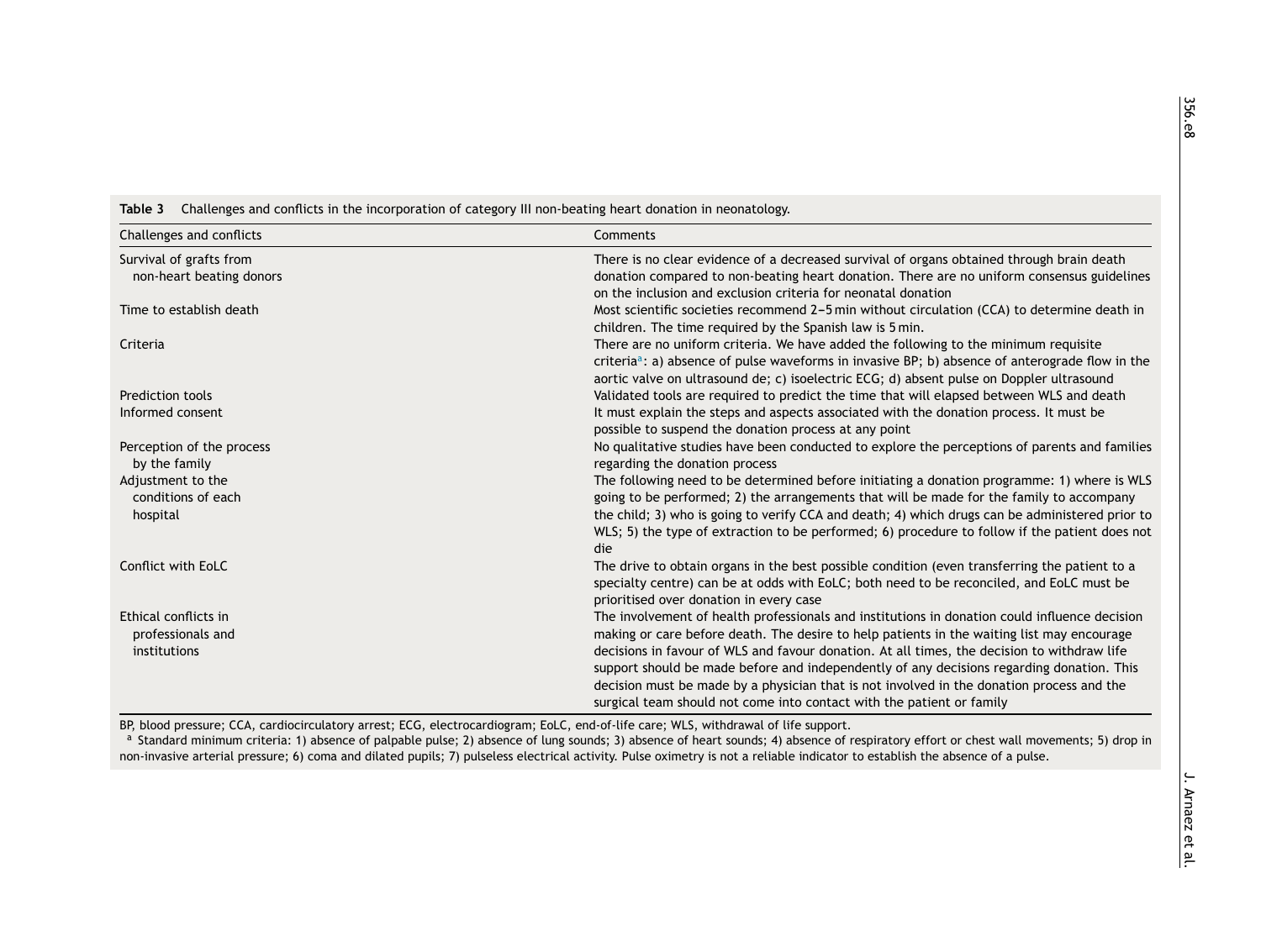#### EXPOSURE to situations that cause STRESS

#### REPERCUSSIONS OF STRESS

<span id="page-8-0"></span>

**Figure 4** Emotional stress, its repercussions, and strategies for its management. EoLC, end-of-life care; LLST, limitation of life-sustaining treatment.

it, leading to psychological suffering and/or disturbances in health professionals.<sup>[35](#page-10-0)</sup> Thus, moral distress refers to stress associated with ethical concerns and with the perception of being unable to act according to one's conscience.  $36$ 

Among the situations that carry a risk of moral distress, some are particularly likely to cause it.  $37-39$  In addition, the distress experienced by a single professional is not contained to the individual, but is conveyed to the team, impacting the care of the patient and the family<sup>[3](#page-10-0)</sup> (Fig. 4).

Moral distress is not an occasional time-limited psychological phenomenon. Health professionals face and 'overcome' moral and ethical problems frequently. However, each deliberation and each decision have a psychological and moral toll that persists in the form of what Epstein and Hamrictermed *amoral residue.*[40](#page-11-0) This moral residue can have a cumulative effect unless individual and group mechanisms are set in place to address and resolve it. Clinical bioethics can be a helpful tool to reduce moral distress insofar as it helps to manage ethical conflicts better.

Individual, group and institutional factors contribute to the development, progression and perpetuation of moral distress. On one hand, an individual's personality and coping skills to face and resolve situations that pose a psychological or moral conflict can act as risk or protective factors for moral distress. On the other hand, workplace-related factors, such as the ethical climate, the internal organisation, communication between professionals or the relationship with the management are elements that can also promote or protect against moral distress in health professionals and in families.

But as is the case of any stress, that is, of any emotional response to an actual event (or the experience of such event), moral distress can be a useful element in improving the status quo. Very low levels or the absence of moral distress could be indicative of low expectations and a greater degree of conformity. Thus, the goal is not to achieve the absence of moral distress, but to detect and manage it at the levels of the individual, the group and the institution, which should be a priority in national public health systems. In this sense, the need for psychological support is not exclusive to patients and their families, but also extends to professionals. Caring for vulnerable patients, especially patients that may die, can have a negative impact on health professionals and therefore reduce or end their motivation and the expectations they have set for themselves both in their personal and professional lives, to the point that it may influence decision making.<sup>[3](#page-10-0)</sup> Therefore, the development of specific skills to manage emotions is essential in the health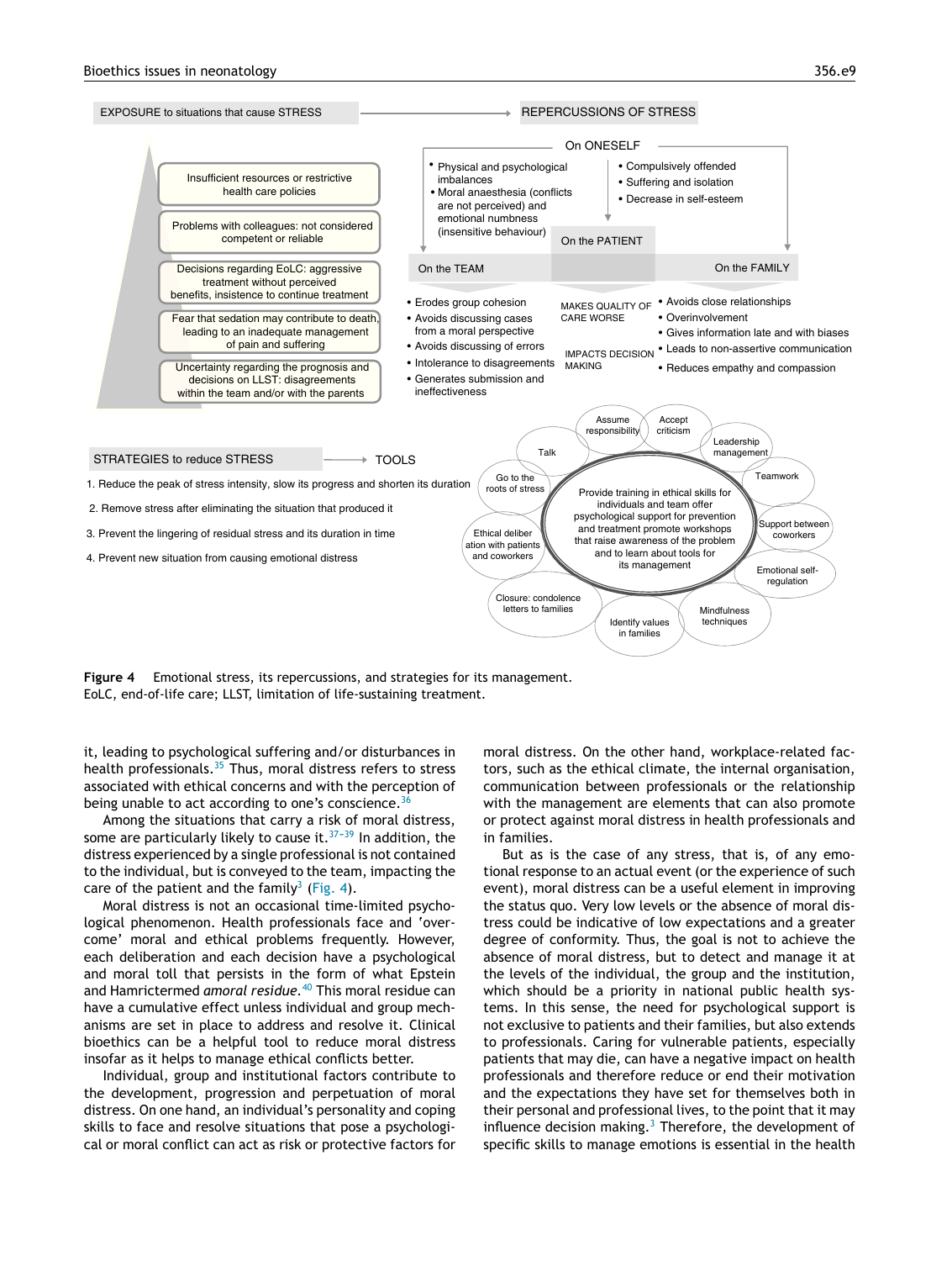| Challenges                                                   | Comments                                                                                                                                                                                                                                                                                                                                                                                        |
|--------------------------------------------------------------|-------------------------------------------------------------------------------------------------------------------------------------------------------------------------------------------------------------------------------------------------------------------------------------------------------------------------------------------------------------------------------------------------|
| New paradigm                                                 | The most singular characteristic in neonatal care is the inclusion of parents and the main<br>caregivers of their children, and at the same time, as agents in decision making. As a<br>result, both health professionals and parents are simultaneously agents and subjects of<br>stress                                                                                                       |
| Lack of support for<br>professionals                         | Patient care can give rise to moral conflicts, and moral and emotional support are required<br>to prevent negative consequences                                                                                                                                                                                                                                                                 |
| Frequent misunderstandings<br>in professionals               | 1) It is normal to live under stress; 2) stress is a transient phenomenon that one has to<br>simply overcome; 3) feeling under pressure and self-sacrifice are manifestations of<br>professional involvement; 4) difficulties in one's personal life do not impact patients; 5) I<br>do not feel pressure                                                                                       |
| Moral distress is cumulative                                 | Every stressful situation tends to leave a trace or moral residue. Situations that cause of<br>moral distress t end to be recurrent, building up this residue, that in turn can cause<br>disturbances                                                                                                                                                                                           |
| Moral distress in health<br>professionals impacts<br>parents | Parents trust health care professionals, and if the latter do not have the tools to build<br>rapport, they perceive themselves as being in a hostile environment and trust is broken.<br>They feel lonely, stuck, powerless and vulnerable. This leads them to feel incompetent in<br>their role as caregivers to their children and in situations that require decision making                 |
| Parents experience moral<br>distress                         | Associated with internal and external barriers. There are barriers as their own<br>personalities, being in the process of grieving, and experiencing contradictory roles<br>(protecting the child-deciding on the child's death). They also experience external<br>barriers generated by health care professionals and that must be alleviated through<br>empathic involvement with the parents |
| Reduce moral distress                                        | In order to alleviate moral distress, it is important to first gain awareness of the problems<br>faced at the individual and the group level, and second to be proactive and change<br>whatever is necessary to achieve a balanced course of action                                                                                                                                             |
| Offer support to the team<br>as a whole                      | Helping individual professionals is useful, but what can really give rise to a climate with<br>appropriate management of moral distress is to address the team as a whole. Psychologists<br>with experience in this field should be included in the staff of neonatal units                                                                                                                     |

**Table 4** Challenges associated with moral distress in neonatal care.

care system at large and in neonatal units in particular. The strategies implementedto control and reduce moral distress must be based on: 1) the need to care for oneself to be able to care for others; 2) the introduction of ''self-care'' dynamics in teams and 3) improving training on ''communication skills''.

Strategies that facilitate the identification and channelling of emotions or the management of their intensity, such as being fully present, or''mindfulness'', can be a great help in retaining composure and empathy, and allow us to choose how to act, as opposed to falling into reactive and automatic patterns of behaviour [\(Fig.](#page-8-0) 4 and Table 4).

## **Conclusion**

Establishing an individualised PC plan requires a previous deliberative process including a rigorous analysis of clinical facts and consideration of the conflicting values to arrive to a prudent and reasonable course of action. This adjustment in patient care requires communication and collaboration between health professionals and parents, with the support of allied care specialists to help manage the resulting moral distress.

There are significant gaps in the clinical bioethics training of professionals involved in care delivery. We would recommend the incorporation of continuing education on the application of the deliberative process to any situation involving ethical uncertainty in clinical practice. We also need specific training in communication skills and the management of moral distress in particularly delicate situations, such as those surrounding PC. Ultimately, it is health care professionals, hospitals and society as a whole that need to facilitate the structural and organisational changes that would allow families to make choices and exert their rights as caregivers and agents in decision-making processes involving their children.

## **Conflicts of interest**

The authors have no conflicts of interest to declare

### **Acknowledgments**

We thank the professionals that attended the debates in the Scientific Meetings for their contributions, which have enriched the contents of this document. We are also grateful for the interest of the Fundación NeNe in this subject, which led it to organise this Meeting and fund a considerable part of its cost.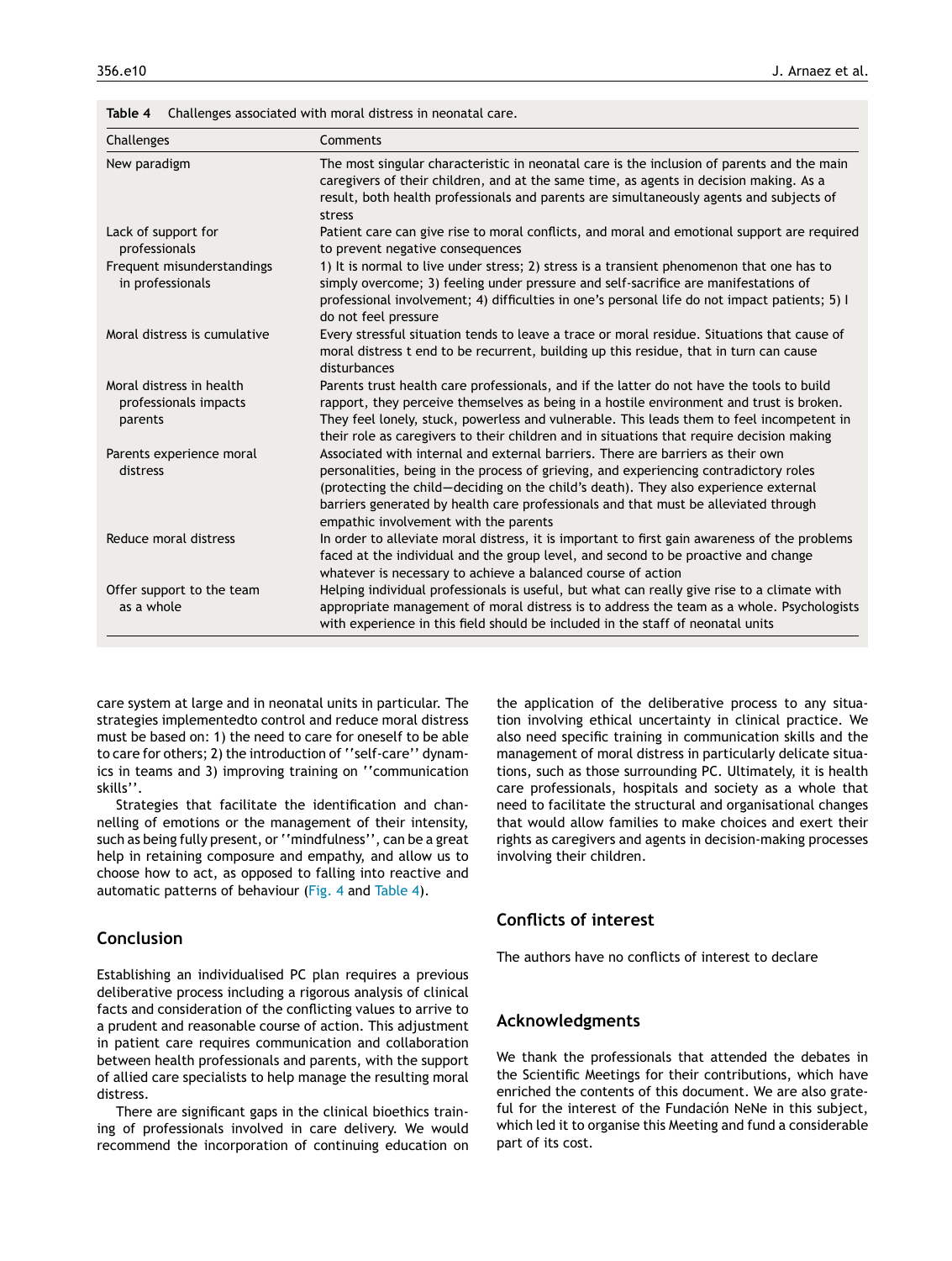#### <span id="page-10-0"></span>**Appendix A.**

Diego Gracia (Universidad Complutense de Madrid), Fermín García-Muñoz (Hospital Universitario [HU] Materno-Infantil de Gran Canaria), Lydia Feyto (Universidad Complutense de Madrid), Miguel García (HUSant Joan de Déu of Barcelona), Carmen R. Pallás (HU 12 de Octubre of Madrid), Sergi Navarro (HUSant Joan de Déuof Barcelona), Pedro Enriquez (HU Río Hortegaof Valladolid), Jesús Sanchez (HU Río Hortegaof Valladolid), Baltasar Pérez (HU Río Hortegaof Valladolid), Francisco Hernández (HU La Paz), Purificación Sierra (UNED andHU 12 de Octubre of Madrid), Helena García (HU La Paz of Madrid), Carolina del Rincón (HU Niño Jesús of Madrid).

## **References**

- 1. [Larcher](http://refhub.elsevier.com/S2341-2879(17)30194-1/sbref0205) [V.](http://refhub.elsevier.com/S2341-2879(17)30194-1/sbref0205) [Ethical](http://refhub.elsevier.com/S2341-2879(17)30194-1/sbref0205) [considerations](http://refhub.elsevier.com/S2341-2879(17)30194-1/sbref0205) [in](http://refhub.elsevier.com/S2341-2879(17)30194-1/sbref0205) [neonatal](http://refhub.elsevier.com/S2341-2879(17)30194-1/sbref0205) [end-of-life](http://refhub.elsevier.com/S2341-2879(17)30194-1/sbref0205) [care.](http://refhub.elsevier.com/S2341-2879(17)30194-1/sbref0205) [Semin](http://refhub.elsevier.com/S2341-2879(17)30194-1/sbref0205) [Fetal](http://refhub.elsevier.com/S2341-2879(17)30194-1/sbref0205) [Neonatal](http://refhub.elsevier.com/S2341-2879(17)30194-1/sbref0205) [Med.](http://refhub.elsevier.com/S2341-2879(17)30194-1/sbref0205) [2013;18:105](http://refhub.elsevier.com/S2341-2879(17)30194-1/sbref0205)-[10.](http://refhub.elsevier.com/S2341-2879(17)30194-1/sbref0205)
- 2. Montes M, Herranz N, Reyes C, Sola A. Cuidados al final de la vida en neonatología. Capítulo de enfermería de la Sociedad Iberoamericana de Neonatología SIBEN; 2015. Available from [www.siben.net](http://www.siben.net/)
- 3. [Tejedor](http://refhub.elsevier.com/S2341-2879(17)30194-1/sbref0215) [Torres](http://refhub.elsevier.com/S2341-2879(17)30194-1/sbref0215) [JC,](http://refhub.elsevier.com/S2341-2879(17)30194-1/sbref0215) [Lopez](http://refhub.elsevier.com/S2341-2879(17)30194-1/sbref0215) [de](http://refhub.elsevier.com/S2341-2879(17)30194-1/sbref0215) [Heredia](http://refhub.elsevier.com/S2341-2879(17)30194-1/sbref0215) [Goya](http://refhub.elsevier.com/S2341-2879(17)30194-1/sbref0215) [J,](http://refhub.elsevier.com/S2341-2879(17)30194-1/sbref0215) [Herranz](http://refhub.elsevier.com/S2341-2879(17)30194-1/sbref0215) [Rubia](http://refhub.elsevier.com/S2341-2879(17)30194-1/sbref0215) [N,](http://refhub.elsevier.com/S2341-2879(17)30194-1/sbref0215) [Nicolás](http://refhub.elsevier.com/S2341-2879(17)30194-1/sbref0215) [Jimenez](http://refhub.elsevier.com/S2341-2879(17)30194-1/sbref0215) [P,](http://refhub.elsevier.com/S2341-2879(17)30194-1/sbref0215) [García](http://refhub.elsevier.com/S2341-2879(17)30194-1/sbref0215) Muñoz [F,](http://refhub.elsevier.com/S2341-2879(17)30194-1/sbref0215) [Pérez](http://refhub.elsevier.com/S2341-2879(17)30194-1/sbref0215) [Rodríguez](http://refhub.elsevier.com/S2341-2879(17)30194-1/sbref0215) [J.](http://refhub.elsevier.com/S2341-2879(17)30194-1/sbref0215) [Rec](http://refhub.elsevier.com/S2341-2879(17)30194-1/sbref0215)[ommendations](http://refhub.elsevier.com/S2341-2879(17)30194-1/sbref0215) [on](http://refhub.elsevier.com/S2341-2879(17)30194-1/sbref0215) [making](http://refhub.elsevier.com/S2341-2879(17)30194-1/sbref0215) [decisions](http://refhub.elsevier.com/S2341-2879(17)30194-1/sbref0215) [and](http://refhub.elsevier.com/S2341-2879(17)30194-1/sbref0215) [end](http://refhub.elsevier.com/S2341-2879(17)30194-1/sbref0215) [of](http://refhub.elsevier.com/S2341-2879(17)30194-1/sbref0215) [life](http://refhub.elsevier.com/S2341-2879(17)30194-1/sbref0215) [care](http://refhub.elsevier.com/S2341-2879(17)30194-1/sbref0215) [in](http://refhub.elsevier.com/S2341-2879(17)30194-1/sbref0215) [neonatology.](http://refhub.elsevier.com/S2341-2879(17)30194-1/sbref0215) [An](http://refhub.elsevier.com/S2341-2879(17)30194-1/sbref0215) [Pediatr](http://refhub.elsevier.com/S2341-2879(17)30194-1/sbref0215) [\(Barc\).](http://refhub.elsevier.com/S2341-2879(17)30194-1/sbref0215) [2013;78,](http://refhub.elsevier.com/S2341-2879(17)30194-1/sbref0215) 190e1-e14.
- 4. [Gracia](http://refhub.elsevier.com/S2341-2879(17)30194-1/sbref0220) [D,](http://refhub.elsevier.com/S2341-2879(17)30194-1/sbref0220) [Jarabo](http://refhub.elsevier.com/S2341-2879(17)30194-1/sbref0220) [Y,](http://refhub.elsevier.com/S2341-2879(17)30194-1/sbref0220) [Martin](http://refhub.elsevier.com/S2341-2879(17)30194-1/sbref0220) [Espildora](http://refhub.elsevier.com/S2341-2879(17)30194-1/sbref0220) [N,](http://refhub.elsevier.com/S2341-2879(17)30194-1/sbref0220) [Rios](http://refhub.elsevier.com/S2341-2879(17)30194-1/sbref0220) [J.](http://refhub.elsevier.com/S2341-2879(17)30194-1/sbref0220) [Proyecto](http://refhub.elsevier.com/S2341-2879(17)30194-1/sbref0220) [de](http://refhub.elsevier.com/S2341-2879(17)30194-1/sbref0220) [Bioética](http://refhub.elsevier.com/S2341-2879(17)30194-1/sbref0220) [para](http://refhub.elsevier.com/S2341-2879(17)30194-1/sbref0220) [Clínicos](http://refhub.elsevier.com/S2341-2879(17)30194-1/sbref0220) [del](http://refhub.elsevier.com/S2341-2879(17)30194-1/sbref0220) [Instituto](http://refhub.elsevier.com/S2341-2879(17)30194-1/sbref0220) [de](http://refhub.elsevier.com/S2341-2879(17)30194-1/sbref0220) [Bioética](http://refhub.elsevier.com/S2341-2879(17)30194-1/sbref0220) [de](http://refhub.elsevier.com/S2341-2879(17)30194-1/sbref0220) [la](http://refhub.elsevier.com/S2341-2879(17)30194-1/sbref0220) [Fundación](http://refhub.elsevier.com/S2341-2879(17)30194-1/sbref0220) [de](http://refhub.elsevier.com/S2341-2879(17)30194-1/sbref0220) [Ciencias](http://refhub.elsevier.com/S2341-2879(17)30194-1/sbref0220) [de](http://refhub.elsevier.com/S2341-2879(17)30194-1/sbref0220) [la](http://refhub.elsevier.com/S2341-2879(17)30194-1/sbref0220) [S](http://refhub.elsevier.com/S2341-2879(17)30194-1/sbref0220) [\[Decision-making](http://refhub.elsevier.com/S2341-2879(17)30194-1/sbref0220) [in](http://refhub.elsevier.com/S2341-2879(17)30194-1/sbref0220) [minors\].](http://refhub.elsevier.com/S2341-2879(17)30194-1/sbref0220) [Med](http://refhub.elsevier.com/S2341-2879(17)30194-1/sbref0220) [Clin](http://refhub.elsevier.com/S2341-2879(17)30194-1/sbref0220) [\(Barc\).](http://refhub.elsevier.com/S2341-2879(17)30194-1/sbref0220) 2001;117:179-90.
- 5. [Gracia](http://refhub.elsevier.com/S2341-2879(17)30194-1/sbref0225) [D.](http://refhub.elsevier.com/S2341-2879(17)30194-1/sbref0225) [Proyecto](http://refhub.elsevier.com/S2341-2879(17)30194-1/sbref0225) [de](http://refhub.elsevier.com/S2341-2879(17)30194-1/sbref0225) [Bioética](http://refhub.elsevier.com/S2341-2879(17)30194-1/sbref0225) [para](http://refhub.elsevier.com/S2341-2879(17)30194-1/sbref0225) [Clínicos](http://refhub.elsevier.com/S2341-2879(17)30194-1/sbref0225) [del](http://refhub.elsevier.com/S2341-2879(17)30194-1/sbref0225) [Instituto](http://refhub.elsevier.com/S2341-2879(17)30194-1/sbref0225) [de](http://refhub.elsevier.com/S2341-2879(17)30194-1/sbref0225) [Bioética](http://refhub.elsevier.com/S2341-2879(17)30194-1/sbref0225) [de](http://refhub.elsevier.com/S2341-2879(17)30194-1/sbref0225) [la](http://refhub.elsevier.com/S2341-2879(17)30194-1/sbref0225) [Fundación](http://refhub.elsevier.com/S2341-2879(17)30194-1/sbref0225) [de](http://refhub.elsevier.com/S2341-2879(17)30194-1/sbref0225) [Ciencias](http://refhub.elsevier.com/S2341-2879(17)30194-1/sbref0225) [de](http://refhub.elsevier.com/S2341-2879(17)30194-1/sbref0225) [la](http://refhub.elsevier.com/S2341-2879(17)30194-1/sbref0225) [S](http://refhub.elsevier.com/S2341-2879(17)30194-1/sbref0225) [\[Moral](http://refhub.elsevier.com/S2341-2879(17)30194-1/sbref0225) [delibera](http://refhub.elsevier.com/S2341-2879(17)30194-1/sbref0225)[tion:](http://refhub.elsevier.com/S2341-2879(17)30194-1/sbref0225) [the](http://refhub.elsevier.com/S2341-2879(17)30194-1/sbref0225) [method](http://refhub.elsevier.com/S2341-2879(17)30194-1/sbref0225) [of](http://refhub.elsevier.com/S2341-2879(17)30194-1/sbref0225) [clinical](http://refhub.elsevier.com/S2341-2879(17)30194-1/sbref0225) [ethics\].](http://refhub.elsevier.com/S2341-2879(17)30194-1/sbref0225) [Med](http://refhub.elsevier.com/S2341-2879(17)30194-1/sbref0225) [Clin](http://refhub.elsevier.com/S2341-2879(17)30194-1/sbref0225) [\(Barc\).](http://refhub.elsevier.com/S2341-2879(17)30194-1/sbref0225) [2001;117:](http://refhub.elsevier.com/S2341-2879(17)30194-1/sbref0225)  $18 - 23$ .
- 6. [Gracia](http://refhub.elsevier.com/S2341-2879(17)30194-1/sbref0230) [D.](http://refhub.elsevier.com/S2341-2879(17)30194-1/sbref0230) [Teoría](http://refhub.elsevier.com/S2341-2879(17)30194-1/sbref0230) [y](http://refhub.elsevier.com/S2341-2879(17)30194-1/sbref0230) [práctica](http://refhub.elsevier.com/S2341-2879(17)30194-1/sbref0230) [de](http://refhub.elsevier.com/S2341-2879(17)30194-1/sbref0230) [la](http://refhub.elsevier.com/S2341-2879(17)30194-1/sbref0230) [deliberación](http://refhub.elsevier.com/S2341-2879(17)30194-1/sbref0230) [moral.](http://refhub.elsevier.com/S2341-2879(17)30194-1/sbref0230) [In:](http://refhub.elsevier.com/S2341-2879(17)30194-1/sbref0230) [Feyto](http://refhub.elsevier.com/S2341-2879(17)30194-1/sbref0230) [L](http://refhub.elsevier.com/S2341-2879(17)30194-1/sbref0230) [GD,](http://refhub.elsevier.com/S2341-2879(17)30194-1/sbref0230) [Sánchez](http://refhub.elsevier.com/S2341-2879(17)30194-1/sbref0230) [M,](http://refhub.elsevier.com/S2341-2879(17)30194-1/sbref0230) [editors.](http://refhub.elsevier.com/S2341-2879(17)30194-1/sbref0230) [Bioética:](http://refhub.elsevier.com/S2341-2879(17)30194-1/sbref0230) [el](http://refhub.elsevier.com/S2341-2879(17)30194-1/sbref0230) [estado](http://refhub.elsevier.com/S2341-2879(17)30194-1/sbref0230) [de](http://refhub.elsevier.com/S2341-2879(17)30194-1/sbref0230) [la](http://refhub.elsevier.com/S2341-2879(17)30194-1/sbref0230) [cuestión.](http://refhub.elsevier.com/S2341-2879(17)30194-1/sbref0230) [Madrid:](http://refhub.elsevier.com/S2341-2879(17)30194-1/sbref0230) [Tricastela;](http://refhub.elsevier.com/S2341-2879(17)30194-1/sbref0230) [2011.](http://refhub.elsevier.com/S2341-2879(17)30194-1/sbref0230) [p.](http://refhub.elsevier.com/S2341-2879(17)30194-1/sbref0230) p1-154.
- 7. [Gracia](http://refhub.elsevier.com/S2341-2879(17)30194-1/sbref0235) [D.](http://refhub.elsevier.com/S2341-2879(17)30194-1/sbref0235) [Fundamentando](http://refhub.elsevier.com/S2341-2879(17)30194-1/sbref0235) [la](http://refhub.elsevier.com/S2341-2879(17)30194-1/sbref0235) [ética](http://refhub.elsevier.com/S2341-2879(17)30194-1/sbref0235) [clínica.](http://refhub.elsevier.com/S2341-2879(17)30194-1/sbref0235) [In:](http://refhub.elsevier.com/S2341-2879(17)30194-1/sbref0235) [Juan](http://refhub.elsevier.com/S2341-2879(17)30194-1/sbref0235) [Pablo](http://refhub.elsevier.com/S2341-2879(17)30194-1/sbref0235) [Beca](http://refhub.elsevier.com/S2341-2879(17)30194-1/sbref0235) [CA,](http://refhub.elsevier.com/S2341-2879(17)30194-1/sbref0235) [editor.](http://refhub.elsevier.com/S2341-2879(17)30194-1/sbref0235) [Bioética](http://refhub.elsevier.com/S2341-2879(17)30194-1/sbref0235) [clínica.](http://refhub.elsevier.com/S2341-2879(17)30194-1/sbref0235) [Santiago](http://refhub.elsevier.com/S2341-2879(17)30194-1/sbref0235) [de](http://refhub.elsevier.com/S2341-2879(17)30194-1/sbref0235) [Chile:](http://refhub.elsevier.com/S2341-2879(17)30194-1/sbref0235) [Mediterráneo;](http://refhub.elsevier.com/S2341-2879(17)30194-1/sbref0235) [2012.](http://refhub.elsevier.com/S2341-2879(17)30194-1/sbref0235) [p.](http://refhub.elsevier.com/S2341-2879(17)30194-1/sbref0235) [32-](http://refhub.elsevier.com/S2341-2879(17)30194-1/sbref0235)[49.](http://refhub.elsevier.com/S2341-2879(17)30194-1/sbref0235)
- 8. [Milstein](http://refhub.elsevier.com/S2341-2879(17)30194-1/sbref0240) [J.](http://refhub.elsevier.com/S2341-2879(17)30194-1/sbref0240) [A](http://refhub.elsevier.com/S2341-2879(17)30194-1/sbref0240) [paradigm](http://refhub.elsevier.com/S2341-2879(17)30194-1/sbref0240) [of](http://refhub.elsevier.com/S2341-2879(17)30194-1/sbref0240) [integrative](http://refhub.elsevier.com/S2341-2879(17)30194-1/sbref0240) [care:](http://refhub.elsevier.com/S2341-2879(17)30194-1/sbref0240) [healing](http://refhub.elsevier.com/S2341-2879(17)30194-1/sbref0240) [with](http://refhub.elsevier.com/S2341-2879(17)30194-1/sbref0240) [cur](http://refhub.elsevier.com/S2341-2879(17)30194-1/sbref0240)[ing](http://refhub.elsevier.com/S2341-2879(17)30194-1/sbref0240) [throughout](http://refhub.elsevier.com/S2341-2879(17)30194-1/sbref0240) [life](http://refhub.elsevier.com/S2341-2879(17)30194-1/sbref0240) [''being](http://refhub.elsevier.com/S2341-2879(17)30194-1/sbref0240) [with''](http://refhub.elsevier.com/S2341-2879(17)30194-1/sbref0240) [and](http://refhub.elsevier.com/S2341-2879(17)30194-1/sbref0240) [''doing](http://refhub.elsevier.com/S2341-2879(17)30194-1/sbref0240) [to''.](http://refhub.elsevier.com/S2341-2879(17)30194-1/sbref0240) [J](http://refhub.elsevier.com/S2341-2879(17)30194-1/sbref0240) [Perinatol.](http://refhub.elsevier.com/S2341-2879(17)30194-1/sbref0240)  $2005;25:563-8.$  $2005;25:563-8.$
- 9. [Garcia-Alix](http://refhub.elsevier.com/S2341-2879(17)30194-1/sbref0245) [A,](http://refhub.elsevier.com/S2341-2879(17)30194-1/sbref0245) [Arnaez](http://refhub.elsevier.com/S2341-2879(17)30194-1/sbref0245) [J,](http://refhub.elsevier.com/S2341-2879(17)30194-1/sbref0245) [Cortes](http://refhub.elsevier.com/S2341-2879(17)30194-1/sbref0245) [V,](http://refhub.elsevier.com/S2341-2879(17)30194-1/sbref0245) [Girabent-Farres](http://refhub.elsevier.com/S2341-2879(17)30194-1/sbref0245) [M,](http://refhub.elsevier.com/S2341-2879(17)30194-1/sbref0245) [Arca](http://refhub.elsevier.com/S2341-2879(17)30194-1/sbref0245) [G,](http://refhub.elsevier.com/S2341-2879(17)30194-1/sbref0245) [Balaguer](http://refhub.elsevier.com/S2341-2879(17)30194-1/sbref0245) [A.](http://refhub.elsevier.com/S2341-2879(17)30194-1/sbref0245) [Neonatal](http://refhub.elsevier.com/S2341-2879(17)30194-1/sbref0245) [hypoxic-ischaemic](http://refhub.elsevier.com/S2341-2879(17)30194-1/sbref0245) [encephalopathy:](http://refhub.elsevier.com/S2341-2879(17)30194-1/sbref0245) [most](http://refhub.elsevier.com/S2341-2879(17)30194-1/sbref0245) [deaths](http://refhub.elsevier.com/S2341-2879(17)30194-1/sbref0245) [followed](http://refhub.elsevier.com/S2341-2879(17)30194-1/sbref0245) [end-of-life](http://refhub.elsevier.com/S2341-2879(17)30194-1/sbref0245) [decisions](http://refhub.elsevier.com/S2341-2879(17)30194-1/sbref0245) [within](http://refhub.elsevier.com/S2341-2879(17)30194-1/sbref0245) [three](http://refhub.elsevier.com/S2341-2879(17)30194-1/sbref0245) [days](http://refhub.elsevier.com/S2341-2879(17)30194-1/sbref0245) [of](http://refhub.elsevier.com/S2341-2879(17)30194-1/sbref0245) [birth.](http://refhub.elsevier.com/S2341-2879(17)30194-1/sbref0245) [Acta](http://refhub.elsevier.com/S2341-2879(17)30194-1/sbref0245) [Paediatr.](http://refhub.elsevier.com/S2341-2879(17)30194-1/sbref0245) [2013;102:1137](http://refhub.elsevier.com/S2341-2879(17)30194-1/sbref0245)-[43.](http://refhub.elsevier.com/S2341-2879(17)30194-1/sbref0245)
- 10. [Balaguer](http://refhub.elsevier.com/S2341-2879(17)30194-1/sbref0250) [A,](http://refhub.elsevier.com/S2341-2879(17)30194-1/sbref0250) [Martin-Ancel](http://refhub.elsevier.com/S2341-2879(17)30194-1/sbref0250) [A,](http://refhub.elsevier.com/S2341-2879(17)30194-1/sbref0250) [Ortigoza-Escobar](http://refhub.elsevier.com/S2341-2879(17)30194-1/sbref0250) [D,](http://refhub.elsevier.com/S2341-2879(17)30194-1/sbref0250) [Escribano](http://refhub.elsevier.com/S2341-2879(17)30194-1/sbref0250) [J,](http://refhub.elsevier.com/S2341-2879(17)30194-1/sbref0250) [Argemi](http://refhub.elsevier.com/S2341-2879(17)30194-1/sbref0250) [J.](http://refhub.elsevier.com/S2341-2879(17)30194-1/sbref0250) [The](http://refhub.elsevier.com/S2341-2879(17)30194-1/sbref0250) [model](http://refhub.elsevier.com/S2341-2879(17)30194-1/sbref0250) [of](http://refhub.elsevier.com/S2341-2879(17)30194-1/sbref0250) [palliative](http://refhub.elsevier.com/S2341-2879(17)30194-1/sbref0250) [care](http://refhub.elsevier.com/S2341-2879(17)30194-1/sbref0250) [in](http://refhub.elsevier.com/S2341-2879(17)30194-1/sbref0250) [the](http://refhub.elsevier.com/S2341-2879(17)30194-1/sbref0250) [perinatal](http://refhub.elsevier.com/S2341-2879(17)30194-1/sbref0250) [setting:](http://refhub.elsevier.com/S2341-2879(17)30194-1/sbref0250) [a](http://refhub.elsevier.com/S2341-2879(17)30194-1/sbref0250) [review](http://refhub.elsevier.com/S2341-2879(17)30194-1/sbref0250) [of](http://refhub.elsevier.com/S2341-2879(17)30194-1/sbref0250) [the](http://refhub.elsevier.com/S2341-2879(17)30194-1/sbref0250) [literature.](http://refhub.elsevier.com/S2341-2879(17)30194-1/sbref0250) [BMC](http://refhub.elsevier.com/S2341-2879(17)30194-1/sbref0250) [Pediatr.](http://refhub.elsevier.com/S2341-2879(17)30194-1/sbref0250) [2012;12:25.](http://refhub.elsevier.com/S2341-2879(17)30194-1/sbref0250)
- 11. [Calhoun](http://refhub.elsevier.com/S2341-2879(17)30194-1/sbref0255) [BC,](http://refhub.elsevier.com/S2341-2879(17)30194-1/sbref0255) [Napolitano](http://refhub.elsevier.com/S2341-2879(17)30194-1/sbref0255) [P,](http://refhub.elsevier.com/S2341-2879(17)30194-1/sbref0255) [Terry](http://refhub.elsevier.com/S2341-2879(17)30194-1/sbref0255) [M,](http://refhub.elsevier.com/S2341-2879(17)30194-1/sbref0255) [Bussey](http://refhub.elsevier.com/S2341-2879(17)30194-1/sbref0255) [C,](http://refhub.elsevier.com/S2341-2879(17)30194-1/sbref0255) [Hoeldtke](http://refhub.elsevier.com/S2341-2879(17)30194-1/sbref0255) [NJ.](http://refhub.elsevier.com/S2341-2879(17)30194-1/sbref0255) [Peri](http://refhub.elsevier.com/S2341-2879(17)30194-1/sbref0255)[natal](http://refhub.elsevier.com/S2341-2879(17)30194-1/sbref0255) [hospice.](http://refhub.elsevier.com/S2341-2879(17)30194-1/sbref0255) [Comprehensive](http://refhub.elsevier.com/S2341-2879(17)30194-1/sbref0255) [care](http://refhub.elsevier.com/S2341-2879(17)30194-1/sbref0255) [for](http://refhub.elsevier.com/S2341-2879(17)30194-1/sbref0255) [the](http://refhub.elsevier.com/S2341-2879(17)30194-1/sbref0255) [family](http://refhub.elsevier.com/S2341-2879(17)30194-1/sbref0255) [of](http://refhub.elsevier.com/S2341-2879(17)30194-1/sbref0255) [the](http://refhub.elsevier.com/S2341-2879(17)30194-1/sbref0255) [fetus](http://refhub.elsevier.com/S2341-2879(17)30194-1/sbref0255) [with](http://refhub.elsevier.com/S2341-2879(17)30194-1/sbref0255) [a](http://refhub.elsevier.com/S2341-2879(17)30194-1/sbref0255) [lethal](http://refhub.elsevier.com/S2341-2879(17)30194-1/sbref0255) [condition.](http://refhub.elsevier.com/S2341-2879(17)30194-1/sbref0255) [J](http://refhub.elsevier.com/S2341-2879(17)30194-1/sbref0255) [Reprod](http://refhub.elsevier.com/S2341-2879(17)30194-1/sbref0255) [Med.](http://refhub.elsevier.com/S2341-2879(17)30194-1/sbref0255) 2003;48:343-8.
- 12. [Catlin](http://refhub.elsevier.com/S2341-2879(17)30194-1/sbref0260) [A,](http://refhub.elsevier.com/S2341-2879(17)30194-1/sbref0260) [Carter](http://refhub.elsevier.com/S2341-2879(17)30194-1/sbref0260) [B.](http://refhub.elsevier.com/S2341-2879(17)30194-1/sbref0260) [Creation](http://refhub.elsevier.com/S2341-2879(17)30194-1/sbref0260) [of](http://refhub.elsevier.com/S2341-2879(17)30194-1/sbref0260) [a](http://refhub.elsevier.com/S2341-2879(17)30194-1/sbref0260) [neonatal](http://refhub.elsevier.com/S2341-2879(17)30194-1/sbref0260) [end-of-life](http://refhub.elsevier.com/S2341-2879(17)30194-1/sbref0260) [palliative](http://refhub.elsevier.com/S2341-2879(17)30194-1/sbref0260) [care](http://refhub.elsevier.com/S2341-2879(17)30194-1/sbref0260) [protocol.](http://refhub.elsevier.com/S2341-2879(17)30194-1/sbref0260) [J](http://refhub.elsevier.com/S2341-2879(17)30194-1/sbref0260) [Perinatol.](http://refhub.elsevier.com/S2341-2879(17)30194-1/sbref0260) 2002;22:184-95.
- 13. [Janvier](http://refhub.elsevier.com/S2341-2879(17)30194-1/sbref0265) [A,](http://refhub.elsevier.com/S2341-2879(17)30194-1/sbref0265) [Barrington](http://refhub.elsevier.com/S2341-2879(17)30194-1/sbref0265) [K,](http://refhub.elsevier.com/S2341-2879(17)30194-1/sbref0265) [Farlow](http://refhub.elsevier.com/S2341-2879(17)30194-1/sbref0265) [B.](http://refhub.elsevier.com/S2341-2879(17)30194-1/sbref0265) [Communication](http://refhub.elsevier.com/S2341-2879(17)30194-1/sbref0265) [with](http://refhub.elsevier.com/S2341-2879(17)30194-1/sbref0265) [par](http://refhub.elsevier.com/S2341-2879(17)30194-1/sbref0265)[ents](http://refhub.elsevier.com/S2341-2879(17)30194-1/sbref0265) [concerning](http://refhub.elsevier.com/S2341-2879(17)30194-1/sbref0265) [withholding](http://refhub.elsevier.com/S2341-2879(17)30194-1/sbref0265) [or](http://refhub.elsevier.com/S2341-2879(17)30194-1/sbref0265) [withdrawing](http://refhub.elsevier.com/S2341-2879(17)30194-1/sbref0265) [of](http://refhub.elsevier.com/S2341-2879(17)30194-1/sbref0265) [life-sustaining](http://refhub.elsevier.com/S2341-2879(17)30194-1/sbref0265) [interventions](http://refhub.elsevier.com/S2341-2879(17)30194-1/sbref0265) [in](http://refhub.elsevier.com/S2341-2879(17)30194-1/sbref0265) [neonatology.](http://refhub.elsevier.com/S2341-2879(17)30194-1/sbref0265) [Semin](http://refhub.elsevier.com/S2341-2879(17)30194-1/sbref0265) [Perinatol.](http://refhub.elsevier.com/S2341-2879(17)30194-1/sbref0265) 2014;38:38-46.
- 14. [Henley](http://refhub.elsevier.com/S2341-2879(17)30194-1/sbref0270) [A,](http://refhub.elsevier.com/S2341-2879(17)30194-1/sbref0270) [Schott](http://refhub.elsevier.com/S2341-2879(17)30194-1/sbref0270) [J.](http://refhub.elsevier.com/S2341-2879(17)30194-1/sbref0270) [The](http://refhub.elsevier.com/S2341-2879(17)30194-1/sbref0270) [death](http://refhub.elsevier.com/S2341-2879(17)30194-1/sbref0270) [of](http://refhub.elsevier.com/S2341-2879(17)30194-1/sbref0270) [a](http://refhub.elsevier.com/S2341-2879(17)30194-1/sbref0270) [baby](http://refhub.elsevier.com/S2341-2879(17)30194-1/sbref0270) [before,](http://refhub.elsevier.com/S2341-2879(17)30194-1/sbref0270) [during](http://refhub.elsevier.com/S2341-2879(17)30194-1/sbref0270) [or](http://refhub.elsevier.com/S2341-2879(17)30194-1/sbref0270) [shortly](http://refhub.elsevier.com/S2341-2879(17)30194-1/sbref0270) [after](http://refhub.elsevier.com/S2341-2879(17)30194-1/sbref0270) [birth:](http://refhub.elsevier.com/S2341-2879(17)30194-1/sbref0270) [good](http://refhub.elsevier.com/S2341-2879(17)30194-1/sbref0270) [practice](http://refhub.elsevier.com/S2341-2879(17)30194-1/sbref0270) [from](http://refhub.elsevier.com/S2341-2879(17)30194-1/sbref0270) [the](http://refhub.elsevier.com/S2341-2879(17)30194-1/sbref0270) [parents'](http://refhub.elsevier.com/S2341-2879(17)30194-1/sbref0270) [perspective.](http://refhub.elsevier.com/S2341-2879(17)30194-1/sbref0270) [Semin](http://refhub.elsevier.com/S2341-2879(17)30194-1/sbref0270) [Fetal](http://refhub.elsevier.com/S2341-2879(17)30194-1/sbref0270) [Neonatal](http://refhub.elsevier.com/S2341-2879(17)30194-1/sbref0270) [Med.](http://refhub.elsevier.com/S2341-2879(17)30194-1/sbref0270) 2008;13:325-8.
- 15. [Uthaya](http://refhub.elsevier.com/S2341-2879(17)30194-1/sbref0275) [S,](http://refhub.elsevier.com/S2341-2879(17)30194-1/sbref0275) [Mancini](http://refhub.elsevier.com/S2341-2879(17)30194-1/sbref0275) [A,](http://refhub.elsevier.com/S2341-2879(17)30194-1/sbref0275) [Beardsley](http://refhub.elsevier.com/S2341-2879(17)30194-1/sbref0275) [C,](http://refhub.elsevier.com/S2341-2879(17)30194-1/sbref0275) [Wood](http://refhub.elsevier.com/S2341-2879(17)30194-1/sbref0275) [D,](http://refhub.elsevier.com/S2341-2879(17)30194-1/sbref0275) [Ranmal](http://refhub.elsevier.com/S2341-2879(17)30194-1/sbref0275) [R,](http://refhub.elsevier.com/S2341-2879(17)30194-1/sbref0275) [Modi](http://refhub.elsevier.com/S2341-2879(17)30194-1/sbref0275) [N.](http://refhub.elsevier.com/S2341-2879(17)30194-1/sbref0275) [Managing](http://refhub.elsevier.com/S2341-2879(17)30194-1/sbref0275) [palliation](http://refhub.elsevier.com/S2341-2879(17)30194-1/sbref0275) [in](http://refhub.elsevier.com/S2341-2879(17)30194-1/sbref0275) [the](http://refhub.elsevier.com/S2341-2879(17)30194-1/sbref0275) [neonatal](http://refhub.elsevier.com/S2341-2879(17)30194-1/sbref0275) [unit.](http://refhub.elsevier.com/S2341-2879(17)30194-1/sbref0275) [Arch](http://refhub.elsevier.com/S2341-2879(17)30194-1/sbref0275) [Dis](http://refhub.elsevier.com/S2341-2879(17)30194-1/sbref0275) [Child](http://refhub.elsevier.com/S2341-2879(17)30194-1/sbref0275) [Fetal](http://refhub.elsevier.com/S2341-2879(17)30194-1/sbref0275) [Neonatal](http://refhub.elsevier.com/S2341-2879(17)30194-1/sbref0275) [Ed.](http://refhub.elsevier.com/S2341-2879(17)30194-1/sbref0275) 2014;99:349-52.
- 16. [De](http://refhub.elsevier.com/S2341-2879(17)30194-1/sbref0280) [Lisle-Porter](http://refhub.elsevier.com/S2341-2879(17)30194-1/sbref0280) [M,](http://refhub.elsevier.com/S2341-2879(17)30194-1/sbref0280) [Podruchny](http://refhub.elsevier.com/S2341-2879(17)30194-1/sbref0280) [AM.](http://refhub.elsevier.com/S2341-2879(17)30194-1/sbref0280) [The](http://refhub.elsevier.com/S2341-2879(17)30194-1/sbref0280) [dying](http://refhub.elsevier.com/S2341-2879(17)30194-1/sbref0280) [neonate:](http://refhub.elsevier.com/S2341-2879(17)30194-1/sbref0280) [family-centered](http://refhub.elsevier.com/S2341-2879(17)30194-1/sbref0280) [end-of-life](http://refhub.elsevier.com/S2341-2879(17)30194-1/sbref0280) [care.](http://refhub.elsevier.com/S2341-2879(17)30194-1/sbref0280) [Neonatal](http://refhub.elsevier.com/S2341-2879(17)30194-1/sbref0280) [Netw.](http://refhub.elsevier.com/S2341-2879(17)30194-1/sbref0280) [2009;28:](http://refhub.elsevier.com/S2341-2879(17)30194-1/sbref0280)  $75 - 83$
- 17. [Herranz](http://refhub.elsevier.com/S2341-2879(17)30194-1/sbref0285) [Rubia](http://refhub.elsevier.com/S2341-2879(17)30194-1/sbref0285) [N,](http://refhub.elsevier.com/S2341-2879(17)30194-1/sbref0285) [Puras](http://refhub.elsevier.com/S2341-2879(17)30194-1/sbref0285) [C.](http://refhub.elsevier.com/S2341-2879(17)30194-1/sbref0285) [La](http://refhub.elsevier.com/S2341-2879(17)30194-1/sbref0285) [enfermera](http://refhub.elsevier.com/S2341-2879(17)30194-1/sbref0285) [en](http://refhub.elsevier.com/S2341-2879(17)30194-1/sbref0285) [los](http://refhub.elsevier.com/S2341-2879(17)30194-1/sbref0285) [cuidados](http://refhub.elsevier.com/S2341-2879(17)30194-1/sbref0285) [paliativos](http://refhub.elsevier.com/S2341-2879(17)30194-1/sbref0285) [del](http://refhub.elsevier.com/S2341-2879(17)30194-1/sbref0285) [recién](http://refhub.elsevier.com/S2341-2879(17)30194-1/sbref0285) [nacido.](http://refhub.elsevier.com/S2341-2879(17)30194-1/sbref0285) [Med](http://refhub.elsevier.com/S2341-2879(17)30194-1/sbref0285) [Pal](http://refhub.elsevier.com/S2341-2879(17)30194-1/sbref0285) [\(Madrid\).](http://refhub.elsevier.com/S2341-2879(17)30194-1/sbref0285) [2009;16:](http://refhub.elsevier.com/S2341-2879(17)30194-1/sbref0285)  $39 - 48$
- 18. [Carter](http://refhub.elsevier.com/S2341-2879(17)30194-1/sbref0290) [BS,](http://refhub.elsevier.com/S2341-2879(17)30194-1/sbref0290) [Brown](http://refhub.elsevier.com/S2341-2879(17)30194-1/sbref0290) [JB,](http://refhub.elsevier.com/S2341-2879(17)30194-1/sbref0290) [Brown](http://refhub.elsevier.com/S2341-2879(17)30194-1/sbref0290) [S,](http://refhub.elsevier.com/S2341-2879(17)30194-1/sbref0290) [Meyer](http://refhub.elsevier.com/S2341-2879(17)30194-1/sbref0290) [EC.](http://refhub.elsevier.com/S2341-2879(17)30194-1/sbref0290) [Four](http://refhub.elsevier.com/S2341-2879(17)30194-1/sbref0290) [wishes](http://refhub.elsevier.com/S2341-2879(17)30194-1/sbref0290) [for](http://refhub.elsevier.com/S2341-2879(17)30194-1/sbref0290) [Aubrey.](http://refhub.elsevier.com/S2341-2879(17)30194-1/sbref0290) [J](http://refhub.elsevier.com/S2341-2879(17)30194-1/sbref0290) [Perinatol.](http://refhub.elsevier.com/S2341-2879(17)30194-1/sbref0290) 2012;32:10-4.
- 19. [Quinn](http://refhub.elsevier.com/S2341-2879(17)30194-1/sbref0295) [M,](http://refhub.elsevier.com/S2341-2879(17)30194-1/sbref0295) [Gephart](http://refhub.elsevier.com/S2341-2879(17)30194-1/sbref0295) [S.](http://refhub.elsevier.com/S2341-2879(17)30194-1/sbref0295) [Evidence](http://refhub.elsevier.com/S2341-2879(17)30194-1/sbref0295) [for](http://refhub.elsevier.com/S2341-2879(17)30194-1/sbref0295) [implementation](http://refhub.elsevier.com/S2341-2879(17)30194-1/sbref0295) [strategies](http://refhub.elsevier.com/S2341-2879(17)30194-1/sbref0295) [to](http://refhub.elsevier.com/S2341-2879(17)30194-1/sbref0295) [provide](http://refhub.elsevier.com/S2341-2879(17)30194-1/sbref0295) [palliative](http://refhub.elsevier.com/S2341-2879(17)30194-1/sbref0295) [care](http://refhub.elsevier.com/S2341-2879(17)30194-1/sbref0295) [in](http://refhub.elsevier.com/S2341-2879(17)30194-1/sbref0295) [the](http://refhub.elsevier.com/S2341-2879(17)30194-1/sbref0295) [Neonatal](http://refhub.elsevier.com/S2341-2879(17)30194-1/sbref0295) [Intensive](http://refhub.elsevier.com/S2341-2879(17)30194-1/sbref0295) [Care](http://refhub.elsevier.com/S2341-2879(17)30194-1/sbref0295) [Unit.](http://refhub.elsevier.com/S2341-2879(17)30194-1/sbref0295) [Adv](http://refhub.elsevier.com/S2341-2879(17)30194-1/sbref0295) [Neonatal](http://refhub.elsevier.com/S2341-2879(17)30194-1/sbref0295) [Care.](http://refhub.elsevier.com/S2341-2879(17)30194-1/sbref0295) 2016;16:430-8.
- 20. [Craig](http://refhub.elsevier.com/S2341-2879(17)30194-1/sbref0300) [F,](http://refhub.elsevier.com/S2341-2879(17)30194-1/sbref0300) [Goldman](http://refhub.elsevier.com/S2341-2879(17)30194-1/sbref0300) [A.](http://refhub.elsevier.com/S2341-2879(17)30194-1/sbref0300) [Home](http://refhub.elsevier.com/S2341-2879(17)30194-1/sbref0300) [management](http://refhub.elsevier.com/S2341-2879(17)30194-1/sbref0300) [of](http://refhub.elsevier.com/S2341-2879(17)30194-1/sbref0300) [the](http://refhub.elsevier.com/S2341-2879(17)30194-1/sbref0300) [dying](http://refhub.elsevier.com/S2341-2879(17)30194-1/sbref0300) [NICU](http://refhub.elsevier.com/S2341-2879(17)30194-1/sbref0300) [patient.](http://refhub.elsevier.com/S2341-2879(17)30194-1/sbref0300) [Semin](http://refhub.elsevier.com/S2341-2879(17)30194-1/sbref0300) [Neonatol.](http://refhub.elsevier.com/S2341-2879(17)30194-1/sbref0300) [2003;8:177](http://refhub.elsevier.com/S2341-2879(17)30194-1/sbref0300)-[83.](http://refhub.elsevier.com/S2341-2879(17)30194-1/sbref0300)
- 21. [Cavaliere](http://refhub.elsevier.com/S2341-2879(17)30194-1/sbref0305) [T.](http://refhub.elsevier.com/S2341-2879(17)30194-1/sbref0305) [Should](http://refhub.elsevier.com/S2341-2879(17)30194-1/sbref0305) [neonatal](http://refhub.elsevier.com/S2341-2879(17)30194-1/sbref0305) [palliative](http://refhub.elsevier.com/S2341-2879(17)30194-1/sbref0305) [care](http://refhub.elsevier.com/S2341-2879(17)30194-1/sbref0305) [take](http://refhub.elsevier.com/S2341-2879(17)30194-1/sbref0305) [place](http://refhub.elsevier.com/S2341-2879(17)30194-1/sbref0305) [at](http://refhub.elsevier.com/S2341-2879(17)30194-1/sbref0305) [home,](http://refhub.elsevier.com/S2341-2879(17)30194-1/sbref0305) [rather](http://refhub.elsevier.com/S2341-2879(17)30194-1/sbref0305) [than](http://refhub.elsevier.com/S2341-2879(17)30194-1/sbref0305) [the](http://refhub.elsevier.com/S2341-2879(17)30194-1/sbref0305) [hospital?](http://refhub.elsevier.com/S2341-2879(17)30194-1/sbref0305) [Proc](http://refhub.elsevier.com/S2341-2879(17)30194-1/sbref0305) [MCN](http://refhub.elsevier.com/S2341-2879(17)30194-1/sbref0305) [Am](http://refhub.elsevier.com/S2341-2879(17)30194-1/sbref0305) [J](http://refhub.elsevier.com/S2341-2879(17)30194-1/sbref0305) [Matern](http://refhub.elsevier.com/S2341-2879(17)30194-1/sbref0305) [Child](http://refhub.elsevier.com/S2341-2879(17)30194-1/sbref0305) [Nurs.](http://refhub.elsevier.com/S2341-2879(17)30194-1/sbref0305) [2007;32:270.](http://refhub.elsevier.com/S2341-2879(17)30194-1/sbref0305)
- 22. Ministerio de Sanidad, Servicios Sociales e Igualdad. Plan de Calidad SNS Cuidados Paliativos Pediátricos [accessed Feb 2017]. Available from: [http://www.msps.es/organizacion/](http://www.msps.es/organizacion/sns/planCalidadSNS/pdf/01-Cuidados Paliativos_Pediatricos_SNS.pdf) [sns/planCalidadSNS/pdf/01-Cuidados](http://www.msps.es/organizacion/sns/planCalidadSNS/pdf/01-Cuidados Paliativos_Pediatricos_SNS.pdf) Paliativos\_Pediatricos\_ [SNS.pdf](http://www.msps.es/organizacion/sns/planCalidadSNS/pdf/01-Cuidados Paliativos_Pediatricos_SNS.pdf).
- 23. [Labrecque](http://refhub.elsevier.com/S2341-2879(17)30194-1/sbref0315) [M,](http://refhub.elsevier.com/S2341-2879(17)30194-1/sbref0315) [Parad](http://refhub.elsevier.com/S2341-2879(17)30194-1/sbref0315) [R,](http://refhub.elsevier.com/S2341-2879(17)30194-1/sbref0315) [Gupta](http://refhub.elsevier.com/S2341-2879(17)30194-1/sbref0315) [M,](http://refhub.elsevier.com/S2341-2879(17)30194-1/sbref0315) [Hansen](http://refhub.elsevier.com/S2341-2879(17)30194-1/sbref0315) [A.](http://refhub.elsevier.com/S2341-2879(17)30194-1/sbref0315) [Donation](http://refhub.elsevier.com/S2341-2879(17)30194-1/sbref0315) [after](http://refhub.elsevier.com/S2341-2879(17)30194-1/sbref0315) [car](http://refhub.elsevier.com/S2341-2879(17)30194-1/sbref0315)[diac](http://refhub.elsevier.com/S2341-2879(17)30194-1/sbref0315) [death:](http://refhub.elsevier.com/S2341-2879(17)30194-1/sbref0315) [the](http://refhub.elsevier.com/S2341-2879(17)30194-1/sbref0315) [potential](http://refhub.elsevier.com/S2341-2879(17)30194-1/sbref0315) [contribution](http://refhub.elsevier.com/S2341-2879(17)30194-1/sbref0315) [of](http://refhub.elsevier.com/S2341-2879(17)30194-1/sbref0315) [an](http://refhub.elsevier.com/S2341-2879(17)30194-1/sbref0315) [infant](http://refhub.elsevier.com/S2341-2879(17)30194-1/sbref0315) [organ](http://refhub.elsevier.com/S2341-2879(17)30194-1/sbref0315) [donor](http://refhub.elsevier.com/S2341-2879(17)30194-1/sbref0315) [population.](http://refhub.elsevier.com/S2341-2879(17)30194-1/sbref0315) [J](http://refhub.elsevier.com/S2341-2879(17)30194-1/sbref0315) [Pediatr.](http://refhub.elsevier.com/S2341-2879(17)30194-1/sbref0315) 2011;158:31-6.
- 24. Organización Nacional de Trasplantes. Plan Donación Cuarenta [accessed Feb 2017]. Available from: [http://www.ont.es/](http://www.ont.es/infesp/ProyectosEnMarcha/Plan Donación Cuarenta.pdf) [infesp/ProyectosEnMarcha/Plan%20Donación%20Cuarenta.pdf.](http://www.ont.es/infesp/ProyectosEnMarcha/Plan Donación Cuarenta.pdf)
- 25. [Kootstra](http://refhub.elsevier.com/S2341-2879(17)30194-1/sbref0325) [G,](http://refhub.elsevier.com/S2341-2879(17)30194-1/sbref0325) [Daemen](http://refhub.elsevier.com/S2341-2879(17)30194-1/sbref0325) [JH,](http://refhub.elsevier.com/S2341-2879(17)30194-1/sbref0325) [Oomen](http://refhub.elsevier.com/S2341-2879(17)30194-1/sbref0325) [AP.](http://refhub.elsevier.com/S2341-2879(17)30194-1/sbref0325) [Categories](http://refhub.elsevier.com/S2341-2879(17)30194-1/sbref0325) [of](http://refhub.elsevier.com/S2341-2879(17)30194-1/sbref0325) [non-heart](http://refhub.elsevier.com/S2341-2879(17)30194-1/sbref0325)[beating](http://refhub.elsevier.com/S2341-2879(17)30194-1/sbref0325) [donors.](http://refhub.elsevier.com/S2341-2879(17)30194-1/sbref0325) [Transplant](http://refhub.elsevier.com/S2341-2879(17)30194-1/sbref0325) [Proc.](http://refhub.elsevier.com/S2341-2879(17)30194-1/sbref0325) 1995;27:2893-4.
- 26. España. Real Decreto 1723/2012, de 28 de diciembre, por el que se regulan las actividades de obtención, utilización clínica y coordinación territorial de los órganos humanos destinados al trasplante y se establecen requisitos de calidad y seguridad. In: Ministerio de Sanidad SSeI, editor. Boletín Oficial del Estado, número 313, 29 December 2012. p. 89315 and 48.
- 27. [Schulz-Baldes](http://refhub.elsevier.com/S2341-2879(17)30194-1/sbref0335) [A,](http://refhub.elsevier.com/S2341-2879(17)30194-1/sbref0335) [Huseman](http://refhub.elsevier.com/S2341-2879(17)30194-1/sbref0335) [D,](http://refhub.elsevier.com/S2341-2879(17)30194-1/sbref0335) [Loui](http://refhub.elsevier.com/S2341-2879(17)30194-1/sbref0335) [A,](http://refhub.elsevier.com/S2341-2879(17)30194-1/sbref0335) [Dudenhausen](http://refhub.elsevier.com/S2341-2879(17)30194-1/sbref0335) [JW,](http://refhub.elsevier.com/S2341-2879(17)30194-1/sbref0335) [Obladen](http://refhub.elsevier.com/S2341-2879(17)30194-1/sbref0335) [M.](http://refhub.elsevier.com/S2341-2879(17)30194-1/sbref0335) [Neonatal](http://refhub.elsevier.com/S2341-2879(17)30194-1/sbref0335) [end-of-life](http://refhub.elsevier.com/S2341-2879(17)30194-1/sbref0335) [practice](http://refhub.elsevier.com/S2341-2879(17)30194-1/sbref0335) [in](http://refhub.elsevier.com/S2341-2879(17)30194-1/sbref0335) [a](http://refhub.elsevier.com/S2341-2879(17)30194-1/sbref0335) [German](http://refhub.elsevier.com/S2341-2879(17)30194-1/sbref0335) [perinatal](http://refhub.elsevier.com/S2341-2879(17)30194-1/sbref0335) [centre.](http://refhub.elsevier.com/S2341-2879(17)30194-1/sbref0335) [Acta](http://refhub.elsevier.com/S2341-2879(17)30194-1/sbref0335) [Paediatr.](http://refhub.elsevier.com/S2341-2879(17)30194-1/sbref0335) 2007;96:681-7.
- 28. [Barton](http://refhub.elsevier.com/S2341-2879(17)30194-1/sbref0340) [L,](http://refhub.elsevier.com/S2341-2879(17)30194-1/sbref0340) [Hodgman](http://refhub.elsevier.com/S2341-2879(17)30194-1/sbref0340) [JE.](http://refhub.elsevier.com/S2341-2879(17)30194-1/sbref0340) [The](http://refhub.elsevier.com/S2341-2879(17)30194-1/sbref0340) [contribution](http://refhub.elsevier.com/S2341-2879(17)30194-1/sbref0340) [of](http://refhub.elsevier.com/S2341-2879(17)30194-1/sbref0340) [withhold](http://refhub.elsevier.com/S2341-2879(17)30194-1/sbref0340)[ing](http://refhub.elsevier.com/S2341-2879(17)30194-1/sbref0340) [or](http://refhub.elsevier.com/S2341-2879(17)30194-1/sbref0340) [withdrawing](http://refhub.elsevier.com/S2341-2879(17)30194-1/sbref0340) [care](http://refhub.elsevier.com/S2341-2879(17)30194-1/sbref0340) [to](http://refhub.elsevier.com/S2341-2879(17)30194-1/sbref0340) [newborn](http://refhub.elsevier.com/S2341-2879(17)30194-1/sbref0340) [mortality.](http://refhub.elsevier.com/S2341-2879(17)30194-1/sbref0340) [Pediatrics.](http://refhub.elsevier.com/S2341-2879(17)30194-1/sbref0340) [2005;116:1487](http://refhub.elsevier.com/S2341-2879(17)30194-1/sbref0340)-[91.](http://refhub.elsevier.com/S2341-2879(17)30194-1/sbref0340)
- 29. [Boucek](http://refhub.elsevier.com/S2341-2879(17)30194-1/sbref0345) [MM,](http://refhub.elsevier.com/S2341-2879(17)30194-1/sbref0345) [Mashburn](http://refhub.elsevier.com/S2341-2879(17)30194-1/sbref0345) [C,](http://refhub.elsevier.com/S2341-2879(17)30194-1/sbref0345) [Dunn](http://refhub.elsevier.com/S2341-2879(17)30194-1/sbref0345) [SM,](http://refhub.elsevier.com/S2341-2879(17)30194-1/sbref0345) [Frizell](http://refhub.elsevier.com/S2341-2879(17)30194-1/sbref0345) [R,](http://refhub.elsevier.com/S2341-2879(17)30194-1/sbref0345) [Edwards](http://refhub.elsevier.com/S2341-2879(17)30194-1/sbref0345) [L,](http://refhub.elsevier.com/S2341-2879(17)30194-1/sbref0345) [Pieatra](http://refhub.elsevier.com/S2341-2879(17)30194-1/sbref0345) [B,](http://refhub.elsevier.com/S2341-2879(17)30194-1/sbref0345) [et](http://refhub.elsevier.com/S2341-2879(17)30194-1/sbref0345) [al.](http://refhub.elsevier.com/S2341-2879(17)30194-1/sbref0345) [Pediatric](http://refhub.elsevier.com/S2341-2879(17)30194-1/sbref0345) [heart](http://refhub.elsevier.com/S2341-2879(17)30194-1/sbref0345) [transplantation](http://refhub.elsevier.com/S2341-2879(17)30194-1/sbref0345) [after](http://refhub.elsevier.com/S2341-2879(17)30194-1/sbref0345) [decla](http://refhub.elsevier.com/S2341-2879(17)30194-1/sbref0345)[ration](http://refhub.elsevier.com/S2341-2879(17)30194-1/sbref0345) [of](http://refhub.elsevier.com/S2341-2879(17)30194-1/sbref0345) [cardiocirculatory](http://refhub.elsevier.com/S2341-2879(17)30194-1/sbref0345) [death.](http://refhub.elsevier.com/S2341-2879(17)30194-1/sbref0345) [N](http://refhub.elsevier.com/S2341-2879(17)30194-1/sbref0345) [Engl](http://refhub.elsevier.com/S2341-2879(17)30194-1/sbref0345) [J](http://refhub.elsevier.com/S2341-2879(17)30194-1/sbref0345) [Med.](http://refhub.elsevier.com/S2341-2879(17)30194-1/sbref0345) [2008;359:](http://refhub.elsevier.com/S2341-2879(17)30194-1/sbref0345)  $709 - 14.$  $709 - 14.$  $709 - 14.$
- 30. [Perez](http://refhub.elsevier.com/S2341-2879(17)30194-1/sbref0350) [R,](http://refhub.elsevier.com/S2341-2879(17)30194-1/sbref0350) [Demattos](http://refhub.elsevier.com/S2341-2879(17)30194-1/sbref0350) [A,](http://refhub.elsevier.com/S2341-2879(17)30194-1/sbref0350) [Santhanakrishnan](http://refhub.elsevier.com/S2341-2879(17)30194-1/sbref0350) [C.](http://refhub.elsevier.com/S2341-2879(17)30194-1/sbref0350) [Risk](http://refhub.elsevier.com/S2341-2879(17)30194-1/sbref0350) [factors](http://refhub.elsevier.com/S2341-2879(17)30194-1/sbref0350) [asso](http://refhub.elsevier.com/S2341-2879(17)30194-1/sbref0350)[ciated](http://refhub.elsevier.com/S2341-2879(17)30194-1/sbref0350) [with](http://refhub.elsevier.com/S2341-2879(17)30194-1/sbref0350) [surgical](http://refhub.elsevier.com/S2341-2879(17)30194-1/sbref0350) [complications](http://refhub.elsevier.com/S2341-2879(17)30194-1/sbref0350) [in](http://refhub.elsevier.com/S2341-2879(17)30194-1/sbref0350) [recipients](http://refhub.elsevier.com/S2341-2879(17)30194-1/sbref0350) [of](http://refhub.elsevier.com/S2341-2879(17)30194-1/sbref0350) [kidneys](http://refhub.elsevier.com/S2341-2879(17)30194-1/sbref0350) [from](http://refhub.elsevier.com/S2341-2879(17)30194-1/sbref0350) [very](http://refhub.elsevier.com/S2341-2879(17)30194-1/sbref0350) [small](http://refhub.elsevier.com/S2341-2879(17)30194-1/sbref0350) [pediatric](http://refhub.elsevier.com/S2341-2879(17)30194-1/sbref0350) [donors.](http://refhub.elsevier.com/S2341-2879(17)30194-1/sbref0350) [Am](http://refhub.elsevier.com/S2341-2879(17)30194-1/sbref0350) [J](http://refhub.elsevier.com/S2341-2879(17)30194-1/sbref0350) [Transplant.](http://refhub.elsevier.com/S2341-2879(17)30194-1/sbref0350) [2013;13:](http://refhub.elsevier.com/S2341-2879(17)30194-1/sbref0350) [315.](http://refhub.elsevier.com/S2341-2879(17)30194-1/sbref0350)
- 31. [Hanley](http://refhub.elsevier.com/S2341-2879(17)30194-1/sbref0355) [H,](http://refhub.elsevier.com/S2341-2879(17)30194-1/sbref0355) [Kim](http://refhub.elsevier.com/S2341-2879(17)30194-1/sbref0355) [S,](http://refhub.elsevier.com/S2341-2879(17)30194-1/sbref0355) [Willey](http://refhub.elsevier.com/S2341-2879(17)30194-1/sbref0355) [E,](http://refhub.elsevier.com/S2341-2879(17)30194-1/sbref0355) [Castleberry](http://refhub.elsevier.com/S2341-2879(17)30194-1/sbref0355) [D,](http://refhub.elsevier.com/S2341-2879(17)30194-1/sbref0355) [Mathur](http://refhub.elsevier.com/S2341-2879(17)30194-1/sbref0355) [M.](http://refhub.elsevier.com/S2341-2879(17)30194-1/sbref0355) [Iden](http://refhub.elsevier.com/S2341-2879(17)30194-1/sbref0355)[tifying](http://refhub.elsevier.com/S2341-2879(17)30194-1/sbref0355) [potential](http://refhub.elsevier.com/S2341-2879(17)30194-1/sbref0355) [kidney](http://refhub.elsevier.com/S2341-2879(17)30194-1/sbref0355) [donors](http://refhub.elsevier.com/S2341-2879(17)30194-1/sbref0355) [among](http://refhub.elsevier.com/S2341-2879(17)30194-1/sbref0355) [newborns](http://refhub.elsevier.com/S2341-2879(17)30194-1/sbref0355) [undergoing](http://refhub.elsevier.com/S2341-2879(17)30194-1/sbref0355) [circulatory](http://refhub.elsevier.com/S2341-2879(17)30194-1/sbref0355) [determination](http://refhub.elsevier.com/S2341-2879(17)30194-1/sbref0355) [of](http://refhub.elsevier.com/S2341-2879(17)30194-1/sbref0355) [death.](http://refhub.elsevier.com/S2341-2879(17)30194-1/sbref0355) [Pediatrics.](http://refhub.elsevier.com/S2341-2879(17)30194-1/sbref0355) [2014;133:](http://refhub.elsevier.com/S2341-2879(17)30194-1/sbref0355)  $82 - 7.$
- 32. [Stiers](http://refhub.elsevier.com/S2341-2879(17)30194-1/sbref0360) [J,](http://refhub.elsevier.com/S2341-2879(17)30194-1/sbref0360) [Aguayo](http://refhub.elsevier.com/S2341-2879(17)30194-1/sbref0360) [C,](http://refhub.elsevier.com/S2341-2879(17)30194-1/sbref0360) [Siatta](http://refhub.elsevier.com/S2341-2879(17)30194-1/sbref0360) [A,](http://refhub.elsevier.com/S2341-2879(17)30194-1/sbref0360) [Presson](http://refhub.elsevier.com/S2341-2879(17)30194-1/sbref0360) [AP,](http://refhub.elsevier.com/S2341-2879(17)30194-1/sbref0360) [Perez](http://refhub.elsevier.com/S2341-2879(17)30194-1/sbref0360) [R,](http://refhub.elsevier.com/S2341-2879(17)30194-1/sbref0360) [diGeronimo](http://refhub.elsevier.com/S2341-2879(17)30194-1/sbref0360) [R.](http://refhub.elsevier.com/S2341-2879(17)30194-1/sbref0360) [Potential](http://refhub.elsevier.com/S2341-2879(17)30194-1/sbref0360) [and](http://refhub.elsevier.com/S2341-2879(17)30194-1/sbref0360) [actual](http://refhub.elsevier.com/S2341-2879(17)30194-1/sbref0360) [neonatal](http://refhub.elsevier.com/S2341-2879(17)30194-1/sbref0360) [organ](http://refhub.elsevier.com/S2341-2879(17)30194-1/sbref0360) [and](http://refhub.elsevier.com/S2341-2879(17)30194-1/sbref0360) [tissue](http://refhub.elsevier.com/S2341-2879(17)30194-1/sbref0360) [dona](http://refhub.elsevier.com/S2341-2879(17)30194-1/sbref0360)[tion](http://refhub.elsevier.com/S2341-2879(17)30194-1/sbref0360) [after](http://refhub.elsevier.com/S2341-2879(17)30194-1/sbref0360) [circulatory](http://refhub.elsevier.com/S2341-2879(17)30194-1/sbref0360) [determination](http://refhub.elsevier.com/S2341-2879(17)30194-1/sbref0360) [of](http://refhub.elsevier.com/S2341-2879(17)30194-1/sbref0360) [death.](http://refhub.elsevier.com/S2341-2879(17)30194-1/sbref0360) [JAMA](http://refhub.elsevier.com/S2341-2879(17)30194-1/sbref0360) [Pediatr.](http://refhub.elsevier.com/S2341-2879(17)30194-1/sbref0360) 2015;169:639-45.
- 33. [Weiss](http://refhub.elsevier.com/S2341-2879(17)30194-1/sbref0365) [MJ,](http://refhub.elsevier.com/S2341-2879(17)30194-1/sbref0365) [Hornby](http://refhub.elsevier.com/S2341-2879(17)30194-1/sbref0365) [L,](http://refhub.elsevier.com/S2341-2879(17)30194-1/sbref0365) [Witteman](http://refhub.elsevier.com/S2341-2879(17)30194-1/sbref0365) [W,](http://refhub.elsevier.com/S2341-2879(17)30194-1/sbref0365) [Shemie](http://refhub.elsevier.com/S2341-2879(17)30194-1/sbref0365) [SD.](http://refhub.elsevier.com/S2341-2879(17)30194-1/sbref0365) [Pediatric](http://refhub.elsevier.com/S2341-2879(17)30194-1/sbref0365) [dona](http://refhub.elsevier.com/S2341-2879(17)30194-1/sbref0365)[tion](http://refhub.elsevier.com/S2341-2879(17)30194-1/sbref0365) [after](http://refhub.elsevier.com/S2341-2879(17)30194-1/sbref0365) [circulatory](http://refhub.elsevier.com/S2341-2879(17)30194-1/sbref0365) [determination](http://refhub.elsevier.com/S2341-2879(17)30194-1/sbref0365) [of](http://refhub.elsevier.com/S2341-2879(17)30194-1/sbref0365) [death:](http://refhub.elsevier.com/S2341-2879(17)30194-1/sbref0365) [a](http://refhub.elsevier.com/S2341-2879(17)30194-1/sbref0365) [scoping](http://refhub.elsevier.com/S2341-2879(17)30194-1/sbref0365) [review.](http://refhub.elsevier.com/S2341-2879(17)30194-1/sbref0365) [Pediatr](http://refhub.elsevier.com/S2341-2879(17)30194-1/sbref0365) [Crit](http://refhub.elsevier.com/S2341-2879(17)30194-1/sbref0365) [Care](http://refhub.elsevier.com/S2341-2879(17)30194-1/sbref0365) [Med.](http://refhub.elsevier.com/S2341-2879(17)30194-1/sbref0365) 2016;17:87-108.
- 34. [Committee](http://refhub.elsevier.com/S2341-2879(17)30194-1/sbref0370) [on](http://refhub.elsevier.com/S2341-2879(17)30194-1/sbref0370) [Bioethics.](http://refhub.elsevier.com/S2341-2879(17)30194-1/sbref0370) [Ethical](http://refhub.elsevier.com/S2341-2879(17)30194-1/sbref0370) [controversies](http://refhub.elsevier.com/S2341-2879(17)30194-1/sbref0370) [in](http://refhub.elsevier.com/S2341-2879(17)30194-1/sbref0370) [organ](http://refhub.elsevier.com/S2341-2879(17)30194-1/sbref0370) [donation](http://refhub.elsevier.com/S2341-2879(17)30194-1/sbref0370) [after](http://refhub.elsevier.com/S2341-2879(17)30194-1/sbref0370) [circulatory](http://refhub.elsevier.com/S2341-2879(17)30194-1/sbref0370) [death.](http://refhub.elsevier.com/S2341-2879(17)30194-1/sbref0370) [Pediatrics.](http://refhub.elsevier.com/S2341-2879(17)30194-1/sbref0370) 2013;131:1021-6.
- 35. [Jameton](http://refhub.elsevier.com/S2341-2879(17)30194-1/sbref0375) [A.](http://refhub.elsevier.com/S2341-2879(17)30194-1/sbref0375) [Nursing](http://refhub.elsevier.com/S2341-2879(17)30194-1/sbref0375) [practice:](http://refhub.elsevier.com/S2341-2879(17)30194-1/sbref0375) [the](http://refhub.elsevier.com/S2341-2879(17)30194-1/sbref0375) [ethical](http://refhub.elsevier.com/S2341-2879(17)30194-1/sbref0375) [issues.](http://refhub.elsevier.com/S2341-2879(17)30194-1/sbref0375) [Englewood](http://refhub.elsevier.com/S2341-2879(17)30194-1/sbref0375) [Cliffs,](http://refhub.elsevier.com/S2341-2879(17)30194-1/sbref0375) [NJ:](http://refhub.elsevier.com/S2341-2879(17)30194-1/sbref0375) [Prentice-Hall](http://refhub.elsevier.com/S2341-2879(17)30194-1/sbref0375) [Inc.;](http://refhub.elsevier.com/S2341-2879(17)30194-1/sbref0375) [1984.](http://refhub.elsevier.com/S2341-2879(17)30194-1/sbref0375) [p.](http://refhub.elsevier.com/S2341-2879(17)30194-1/sbref0375) [6.](http://refhub.elsevier.com/S2341-2879(17)30194-1/sbref0375)
- 36. [Kalvemark](http://refhub.elsevier.com/S2341-2879(17)30194-1/sbref0380) [S,](http://refhub.elsevier.com/S2341-2879(17)30194-1/sbref0380) [Hoglund](http://refhub.elsevier.com/S2341-2879(17)30194-1/sbref0380) [AT,](http://refhub.elsevier.com/S2341-2879(17)30194-1/sbref0380) [Hansson](http://refhub.elsevier.com/S2341-2879(17)30194-1/sbref0380) [MG,](http://refhub.elsevier.com/S2341-2879(17)30194-1/sbref0380) [Westerholm](http://refhub.elsevier.com/S2341-2879(17)30194-1/sbref0380) [P,](http://refhub.elsevier.com/S2341-2879(17)30194-1/sbref0380) [Arnetz](http://refhub.elsevier.com/S2341-2879(17)30194-1/sbref0380) [B.](http://refhub.elsevier.com/S2341-2879(17)30194-1/sbref0380) [Living](http://refhub.elsevier.com/S2341-2879(17)30194-1/sbref0380) [with](http://refhub.elsevier.com/S2341-2879(17)30194-1/sbref0380) [conflicts-ethical](http://refhub.elsevier.com/S2341-2879(17)30194-1/sbref0380) [dilemmas](http://refhub.elsevier.com/S2341-2879(17)30194-1/sbref0380) [and](http://refhub.elsevier.com/S2341-2879(17)30194-1/sbref0380) [moral](http://refhub.elsevier.com/S2341-2879(17)30194-1/sbref0380) [dis](http://refhub.elsevier.com/S2341-2879(17)30194-1/sbref0380)[tress](http://refhub.elsevier.com/S2341-2879(17)30194-1/sbref0380) [in](http://refhub.elsevier.com/S2341-2879(17)30194-1/sbref0380) [the](http://refhub.elsevier.com/S2341-2879(17)30194-1/sbref0380) [health](http://refhub.elsevier.com/S2341-2879(17)30194-1/sbref0380) [care](http://refhub.elsevier.com/S2341-2879(17)30194-1/sbref0380) [system.](http://refhub.elsevier.com/S2341-2879(17)30194-1/sbref0380) [Soc](http://refhub.elsevier.com/S2341-2879(17)30194-1/sbref0380) [Sci](http://refhub.elsevier.com/S2341-2879(17)30194-1/sbref0380) [Med.](http://refhub.elsevier.com/S2341-2879(17)30194-1/sbref0380) [2004;58:](http://refhub.elsevier.com/S2341-2879(17)30194-1/sbref0380)  $1075 - 84.$  $1075 - 84.$  $1075 - 84.$